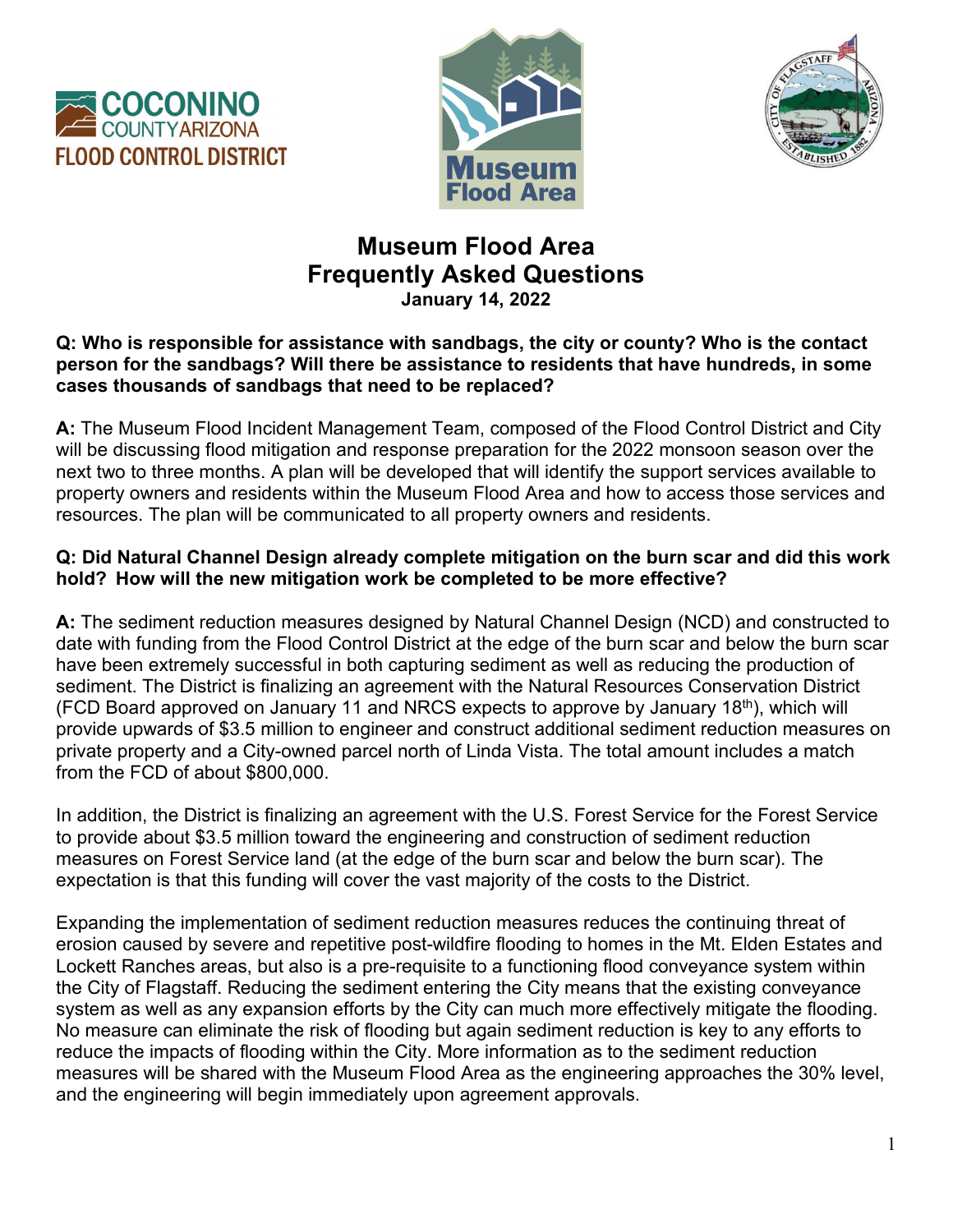





### **Q: Was there a competitive bid done by the Forest Service determining who would perform this work or is that not a necessary process given the circumstances?**

**A:** Given the strong desire by the District, City, Forest Service, and those impacted by the Museum Fire post-wildfire flooding to effectuate as much sediment reduction as technically possible before the next monsoon season, the District, with support from our Congressional Delegation worked with the Forest Service to secure an agreement to fund the District to complete this critical work on Forest Service land. Fortunately, the District and its consultant, Natural Channel Design have significant and successful experience with engineering and constructing these measures within the Schultz Flood Area. Furthermore, through that process we developed very strong partnerships with both the Forest Service and the NRCS, which has facilitated securing the necessary agreements in record time. There is no guarantee that the sediment reduction measures can be completed before the monsoon season given all the complexities, but the partners are fully committed and will be working very long hours to try to do so.

### **Q: Has the Natural Resources Conservation Service offered financial assistance for Museum Fire watershed restoration?**

**A:** Yes. On November 18, 2021, NRCS approved the District's application for Long-Term Emergency Watershed Protection Program funding for the design and construction of watershed restoration measures on private and municipal lands within the Museum Flood Area.

### **Q: Has the U.S. Forest Service offered financial assistance for Museum Fire watershed restoration?**

**A:** Yes. On November 9, 2021, U.S. Forest Service Chief Randy Moore pledged to provide \$3.5 million toward Coconino County Flood Control District's request for federal funding for on-forest watershed restoration measures in the Museum Flood Area. The funds will be used to design and construct watershed restoration measures on Forest Service land between the Museum Fire burn scar and the City of Flagstaff. Watershed restoration measures include restoration and stabilization of alluvial fans and stabilization of channels, which are done to reduce the level of sediment leaving the burn area and impacting the Mt. Elden Estates area and the Paradise, Grandview, and Sunnyside neighborhoods in Flagstaff. Reducing the level of sediment is a prerequisite for more effective existing and future flood mitigation within the City of Flagstaff.

The press release regarding this announcement is available [here](http://www.coconino.az.gov/DocumentCenter/View/47568) and at [www.coconino.az.gov/MuseumFire/FloodArea.](http://www.coconino.az.gov/MuseumFire/FloodArea)

## **Q: Why are these watershed restoration measures critical?**

**A:** These watershed restoration measures will help to reduce the sediment from the burn scar and the sediment between the burn scar and the city. Without a reduction in the level of sediment, any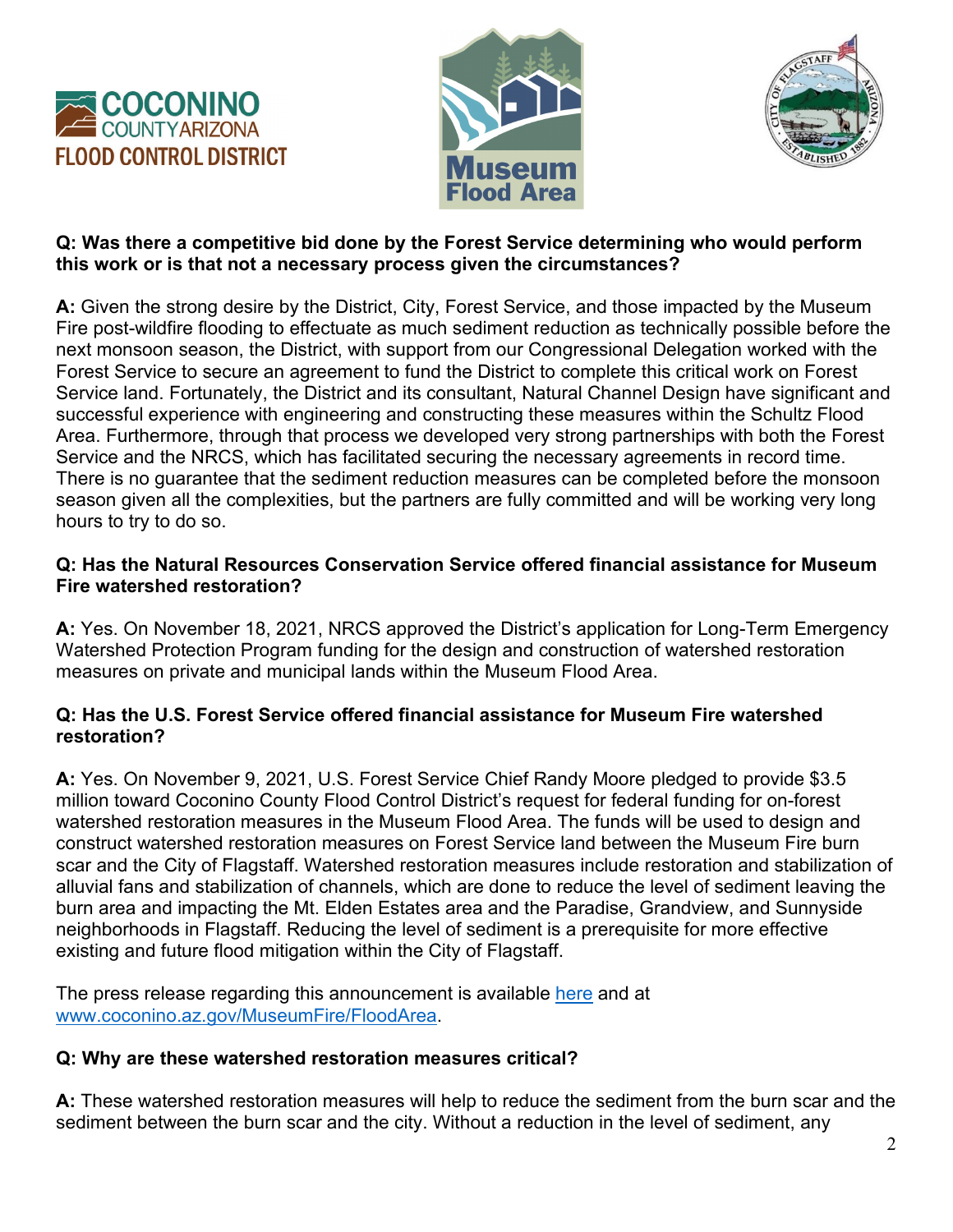





expansion of the conveyances within the city will not be effective at reducing the level of floodwater impacting homes because it will just fill up with sediment.

### **Q: What has been done by the District and City to build a working relationship with the U.S. Forest Service now that we are over two years post wildfire burn?**

**A:** On Friday, October 15, 2021, Supervisor Horstman and Lucinda Andreani met with the Chief of the U.S. Forest Service, Randy Moore, while in Salt Lake City for the Western Interstate Region (western rural counties) conference. Their conversation focused on the importance of conducting watershed restoration/alluvial fan stabilization on Forest Service Land above Flagstaff to arrest sediment. They discussed the issue with the current NRCS policy, which indicates that the NRCS cannot spend Emergency Watershed Protection Program funds on Forest Service land. However, NRCS has indicated they believe the Forest Service can secure EWPP funding. Clearly this policy issue must be resolved at the federal level and Randy Moore committed to looking into the issue. Our Congressional Delegation is fully aware of this issue and is supporting resolution as well. A follow-up meeting will be taking place with USDA leadership on this issue as well as a meeting with the USFS Regional Forester.

During the week of October 18, 2021, leadership met with the Coconino National Forest Supervisor as well as the Flagstaff District Ranger to review our proposed plan for alluvial fan restoration/stabilization on Forest Service land and to make a formal request for the USFS to secure EWPP funds on the District's behalf (the Flood Control District will serve as the sponsor, which means we will manage the project and fund the 25% match). In addition to the work on Forest Service land, the District is also submitting to the NRCS the proposed plan and budget for the alluvial fan restoration/stabilization that needs to take place on private land above the city. The NRCS has completed its element of their Damage Survey Report and we are completing our portion. The total proposed project cost at this time is \$7 million and this work is crucial to reducing the level of sediment entering the city. Without a reduction in the level of sediment, any expansion of the conveyances within the city will not be effective at reducing the level of floodwater impacting homes because it will just fill up with sediment.

#### **Q: What is a primary challenge of utilizing the alluvial fan restoration and stabilization used on the Schultz Fire burn scar for mitigation for the Museum Fire burn scar?**

**A:** The restoration and stabilization of alluvial fans above the city both on Forest Service land and private property above the city is critical to effectively mitigating the flooding with the city. A primary challenge of utilizing the alluvial fan restoration and stabilization techniques used on the Schultz Fire burn scar for the Museum Fire Burn scar is essentially one of area. The Spruce Avenue watershed doesn't have as much land that serves as alluvial fans between the steep slopes of the burn area and Mt. Elden Estates, and between Mt. Elden Estates and the city, as we saw between the steep, burned slopes above Timberline (Schultz Fire). As such, every acre that can be restored and stabilized is key to flood mitigation downstream. Insofar as expertise is concerned, Natural Channel Design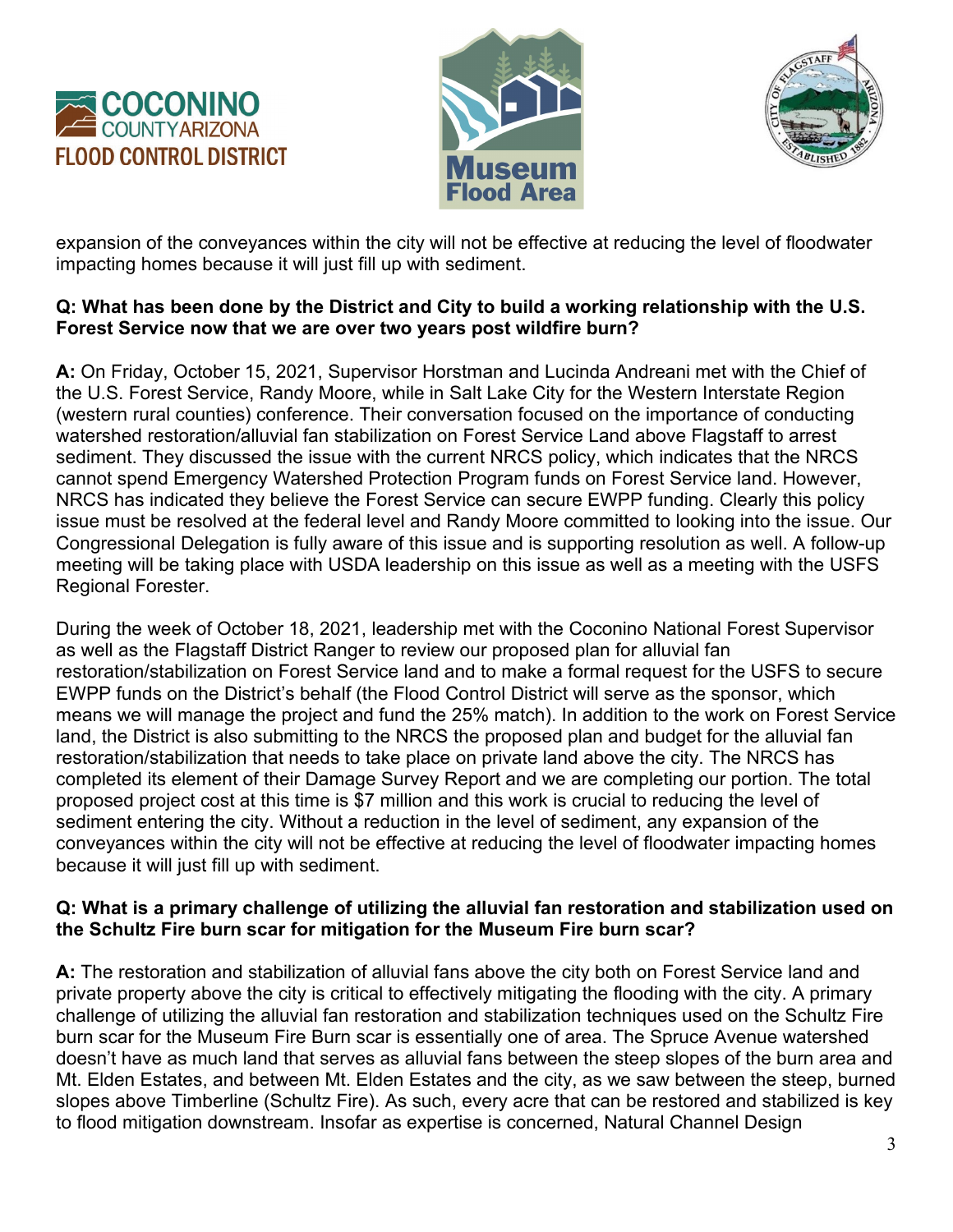





engineered the very successful on-forest alluvial fan restoration/stabilization projects in the Schultz Flood area and is sought out as the key expert firm in this arena.

## **Q: Where can I find more information about City operations in the Museum Flood Area?**

**A:** The City of Flagstaff recently compiled the "City of Flagstaff Museum Flood Q&A," which includes answers to operational questions involving trash removal, traffic, parking and other information and can be found at [https://www.flagstaff.az.gov/DocumentCenter/View/70642/10\\_18\\_21\\_Museum-Flood-](https://www.flagstaff.az.gov/DocumentCenter/View/70642/10_18_21_Museum-Flood-QA-Document)[QA-Document.](https://www.flagstaff.az.gov/DocumentCenter/View/70642/10_18_21_Museum-Flood-QA-Document)

## **Mold Questions**

## **Q: Is contaminated soil a concern following a fire and subsequent flooding?**

**A:** Arizona Department of Environmental Quality sites specific items that could cause dust or soil to be hazardous . A chemical facility or any type of structure that contain chemicals that burned during a fire could create volatile organic compounds or acidic gas in the burn scar. No chemical storage was identified as compromised in the Museum Fire burn area.

### **Q: Is soil testing needed following a fire and subsequent flood?**

**A:** Soil testing is not usually needed following a fire and flood. Volatile organic compounds or acidic gas in a burn scar could result if a chemical facility or any type of structure that contain chemicals burned during a fire. No chemical storage was identified in the Museum Fire burn area.

### **Q: What dust mitigation measures are recommended when cleaning streets of soil and debris following flood?**

**A:** Arizona Department of Environmental Quality (ADEQ) suggests dust mitigation measures be put into place. Soil sampling is not usually recommended.

- 1. Strategic Clean-up timeframes (early morning, later in the evening) to reduce exposure.
- 2. Community outreach to replace home air filters regularly.
- 3. Dust suppression (water trucks) while removing sediment.

## **Q: Should I test my home for mold?**

**A:** The Arizona Department of Health Services does not recommend testing as the first step to determine if there is a mold problem in a home. Reliable sampling for mold can be expensive and requires equipment not available to the general public. In addition, there are few available standards for judging what is an acceptable quantity of mold. Mold cleanup is usually considered the responsibility of private citizens; however, the United Way of Northern Arizona and the Arizona Community Foundation of Flagstaff (ACF) have set aside funding to assist with home repairs. All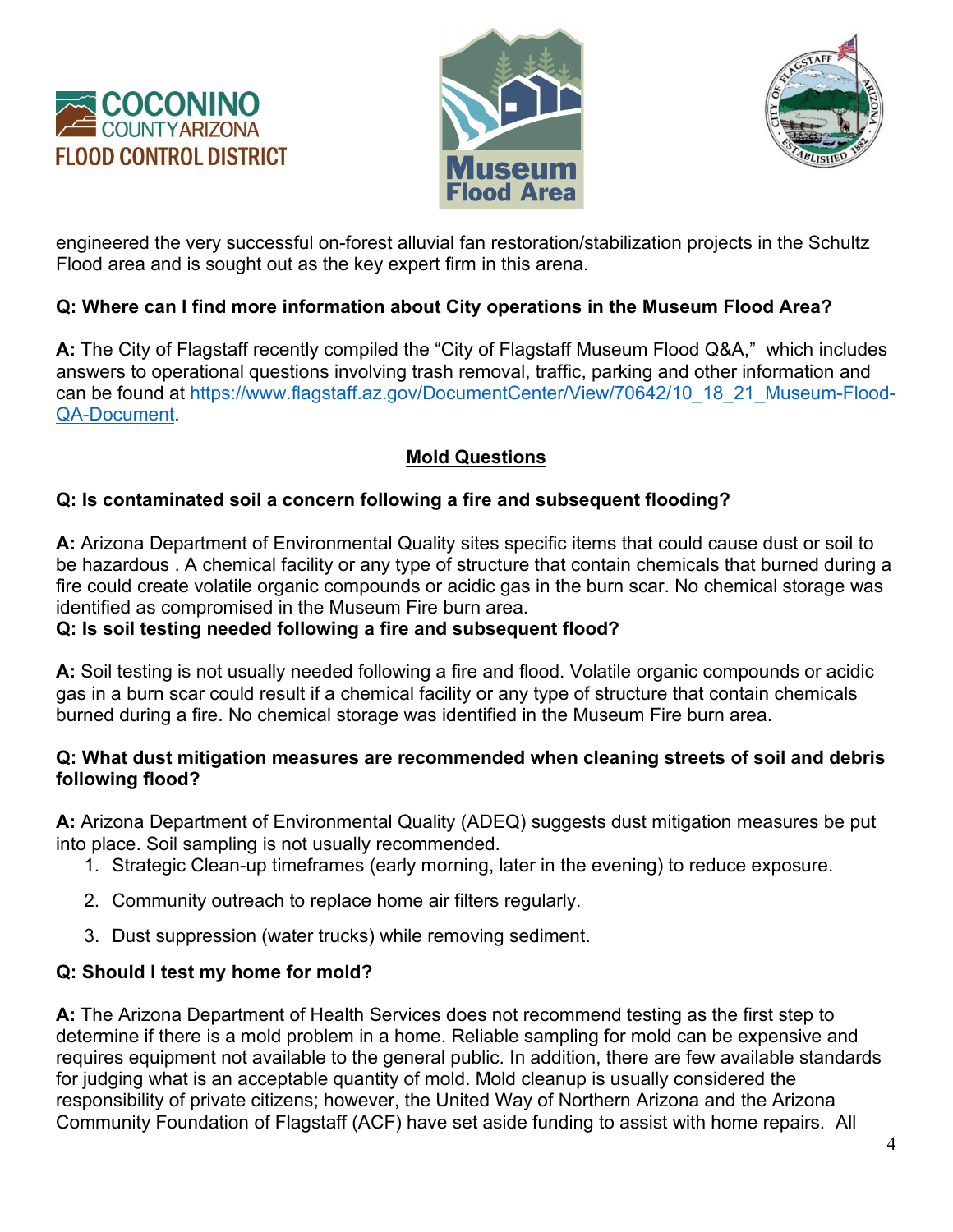





property owners/residents who reported interior flooding that was confirmed by a city inspection should have received a letter and application from Housing Solutions. If you have additional questions regarding financial assistance through this program, please contact Housing Solutions of Northern Arizona at (928) 214-7456 or via email at [devonnam@housingnaz.org.](mailto:devonnam@housingnaz.org)

### **Q: What are the general cleanup procedures for mold?**

**A:** Identify and correct the moisture source; Clean, disinfect, and dry the moldy area; Bag and dispose any material that has moldy residues, such as rags, paper, leaves, or debris. ADEQ recommends the follow cleanup procedures:

### **Soap Cleanup**

- Before disinfecting contaminated areas, clean the areas to remove as much of the mold (and food it is growing on) as possible.
- Wear gloves when doing this cleanup.
- Use a non-ammonia soap or detergent, or a commercial cleaner, in hot water, and scrub the entire area affected by the mold.
- Use a stiff brush or cleaning pad on block walls or uneven surfaces.
- Rinse clean with water. A wet/dry vacuum is handy for this.

### **Disinfecting Surfaces**

- Wear gloves when using disinfectants.
- After thorough cleaning and rinsing, disinfect the area with a solution of household bleach and water.
- The CDC recommends using no more than 1 cup of bleach per gallon of water. Using bleach straight from the bottle will not be more effective.
- **Never mix bleach with Ammonia or other cleaners -the fumes are toxic.**
- For spraying exterior large areas, a garden hose and nozzle can be used.
- If the area to be cleaned is more than 10 square feet, consult the U.S. Environmental Protection Agency (EPA) guide titled Mold Remediation in Schools and Commercial Buildings. Although focused on schools and commercial buildings, this document also applies to other building types.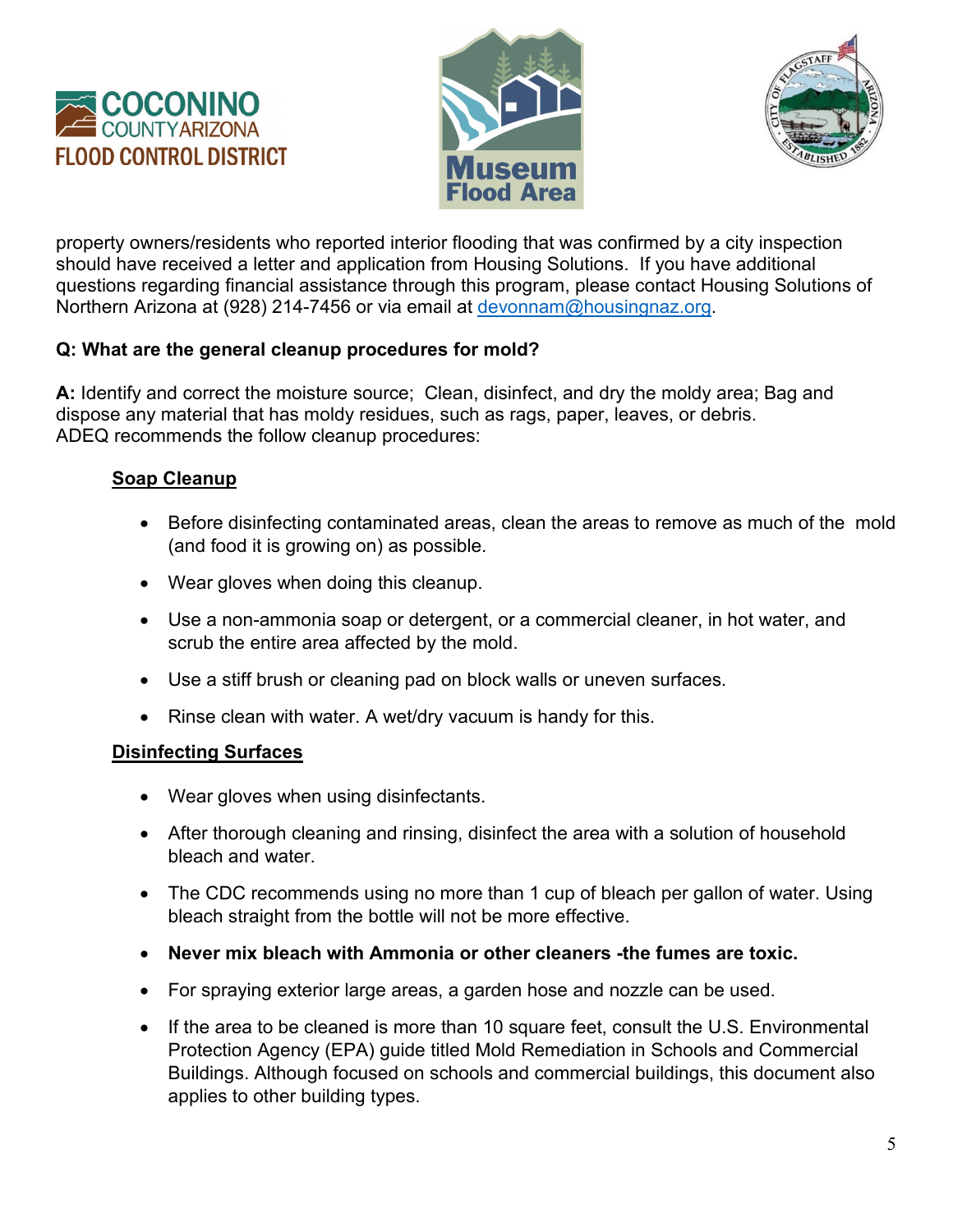





Additional information is available on the US Environmental Protection Agency website at [http://www.epa.gov/mold/mold\\_remediation.html.](http://www.epa.gov/mold/mold_remediation.html)

#### **Q: How can I test for mold?**

**A:** Mold test kits are available at home improvement stores like the Home Depot for approximately \$10.00.

### **Summer of 2021 Rainfall & Flood Events**

#### **Q: How active was the 2021 monsoon season?**

**A:** According to the National Weather Service, the 2021 Monsoon Season to date (technically ends September 30th) was the 15<sup>th</sup> wettest on record with 10.54" at the Flagstaff Airport compared to the average of 7.7". Rainfall amounts across Flagstaff were pretty variable with between 10.0" – 12.5" total inches. The distinguishing characteristic of this season was the size of the storms, many of which were very large and intense.

#### **Q: How many rainfall events resulted in flooding in the Museum Flood Area?**

**A:** The Museum Fire burn scar experienced five rainfall events that resulted in flooding downstream that exceeded the City's stormwater system. A table of those rainfall events and the general rainfall recurrence interval table are below:

| <b>Museum Burn Scar Precipitation Events with Public Notifications</b> |                   |                                 |       |                |                       |  |  |  |
|------------------------------------------------------------------------|-------------------|---------------------------------|-------|----------------|-----------------------|--|--|--|
|                                                                        |                   | <b>Rainfall Totals (Inches)</b> |       |                |                       |  |  |  |
| <b>Rainfall Event</b>                                                  | Maximum 15-Minute | Maximum 60-Minute               | Daily | 60-Minute      | Did Flow Exceed       |  |  |  |
| Date                                                                   |                   |                                 |       | Interval       | <b>Channel Within</b> |  |  |  |
|                                                                        |                   |                                 |       |                | Flagstaff?            |  |  |  |
| 7.13.2021                                                              | 1.02              | 1.81                            | 2.17  | 25-Year Event  | Yes                   |  |  |  |
| 7.14.2021                                                              | 0.67              | 1.15                            | 1.22  | 10-Year Event  | Yes                   |  |  |  |
| 7.16.2021                                                              | 0.63              | 1.38                            | 1.42  | 10-Year Event  | Yes                   |  |  |  |
| 7.21.2021                                                              | 0.60              | 1.26                            | 1.26  | 10-Year Event  | Yes                   |  |  |  |
| 7.25.2021                                                              | 0.60              | 0.60                            | 0.60  | 2-Year Event   | No                    |  |  |  |
| 8.17.2021                                                              | 1.14              | 3.07                            | 3.35  | 200-Year Event | Yes                   |  |  |  |

| <b>General Rainfall Recurrence Interval Precipitation Totals (Inches)</b> |        |         |         |          |  |  |  |  |
|---------------------------------------------------------------------------|--------|---------|---------|----------|--|--|--|--|
|                                                                           | 2 Year | 10-Year | 25 Year | 100 Year |  |  |  |  |
| 15-Minute                                                                 |        |         |         |          |  |  |  |  |
| 60-Minute                                                                 |        |         |         |          |  |  |  |  |
| 6-Hour                                                                    |        |         |         |          |  |  |  |  |

The largest rainfall and flood event experienced was on August 17<sup>th</sup> and the peak depth of flow at the Linda Vista / Spruce Wash Gauge was between 5 and 6 feet deep. As shown above, this was a 200 year rainfall event and the floodwater resulting from a burn scar is typically 6 to 10 times greater than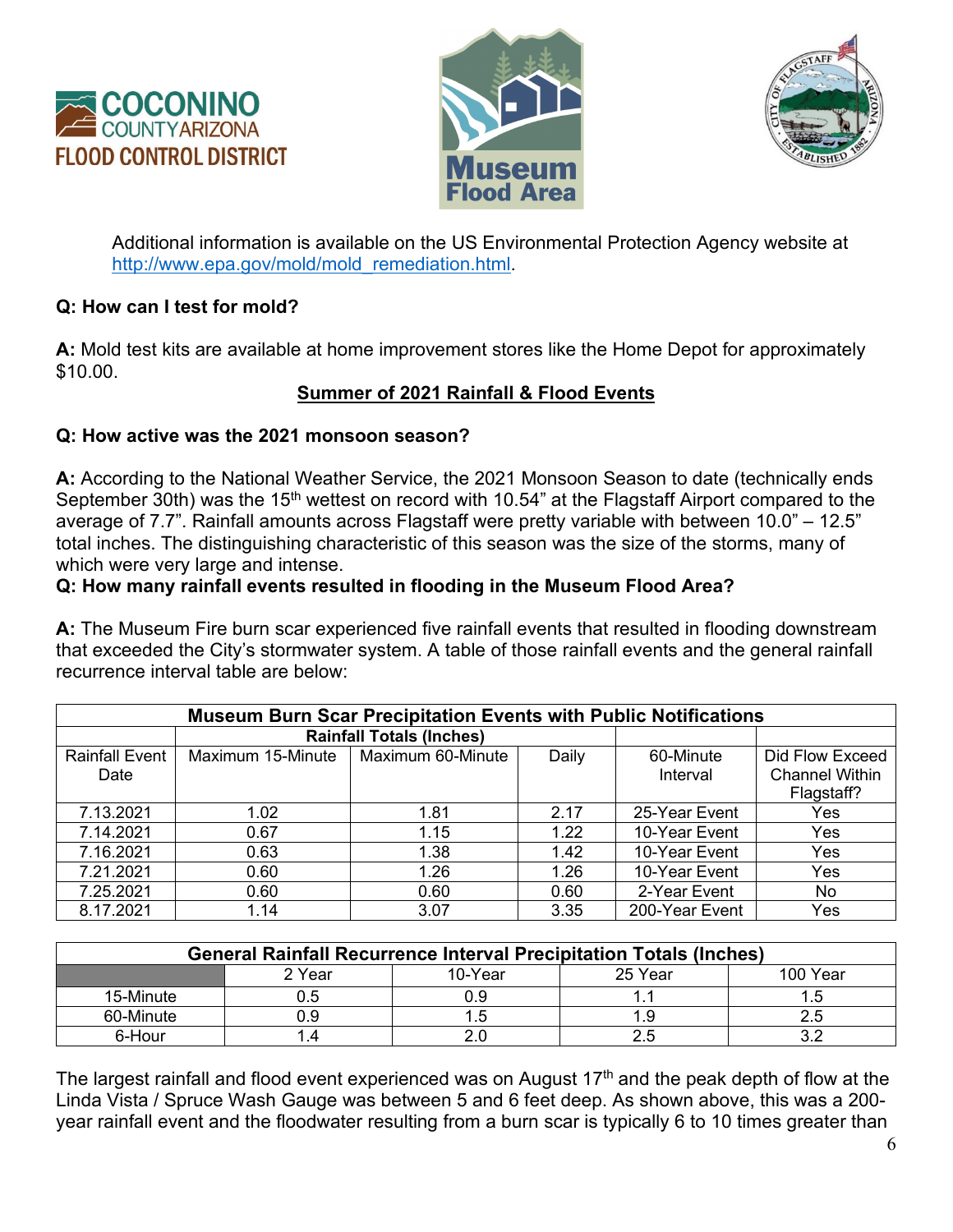





pre-wildfire conditions, which is what is being experienced in the Museum Fire Flood Area. Further information is available regarding the 2021 Museum Rainfall and Flood Events at [www.coconino.az.gov/MuseumFire/FloodArea.](http://www.coconino.az.gov/MuseumFire/FloodArea)

## **Q: What caused the flooding in the Museum Flood Area on August 17, 2021?**

**A:** The flooding in the Museum Flood Area was caused by the largest rainfall event to date over the Museum Fire Burn Scar. The gauges located throughout the burn scar recorded hourly rainfall as follows: 3.07 inches in south gauge, 2.4 inches in western gauge, 1.5 inches in the eastern gauge, .75 inches at northern gauge. In addition, the rainfall was intense with over 1.14 inches recorded in at the south and west gauges in 15 minutes and 1.06 inches recorded at the east gauge. Not only was significant rainfall experienced on the burn scar itself, but also in the Sunnyside neighborhood. In an hour, 1.22 inches fell at Linda Vista. The rainfall recorded at the south gauge equates to a 10-year rainfall event.

The rainfall over the entirety of the burn scar, combined with the significant rainfall in the neighborhood, resulted in flooding that closed roads and overtopped mitigation. Significant debris was seen in the storm water given that a large area of the burn scar had not previously experienced heavy rainfall.

### **Q: Was the flooding in the Forest Hills neighborhood caused by runoff from the Museum Fire Burn Scar?**

**A:** No. It is very important to understand that this flooding was not a result of the Museum Fire Burn Scar, but a separate rainfall event outside of the burn scar.

### **Q: What was the size of the storm that impacted the Forest Hills neighborhood, and what was the resultant damage?**

**A:** Based on the weather radar, this appears to have been a near 300- to 400-year rainfall event that severely impacted the Forest Hills area watershed. It is estimated that the Rio de Flag ran at 1,451 cubic feet per second with a depth of over 3 feet at Boldt Drive in Cheshire at the height of this event, which was extremely dangerous and damaging. A home in Forest Hills was destroyed by the flooding when 4 feet of floodwater went through the entire home. Two other homes received several inches of floodwater. The County immediately deployed Public Works crews to address impacts to the roadway and to begin installing mitigation in the Forest Hills area.

## **Q: What caused the flooding in the Museum Flood Area on July 13, 2021?**

**A:** This flooding was caused by the first significant monsoon storm to hit the Museum Burn Scar since the Museum Fire in July 2019. More than 0.75 inches of rain fell in 15 minutes over the Museum Fire burn scar, which triggered an Emergency Notification Alert to be issued to the entire Museum Flood Area. This area includes Mt. Elden Estates, Paradise, Grandview, and the Sunnyside area. Flows in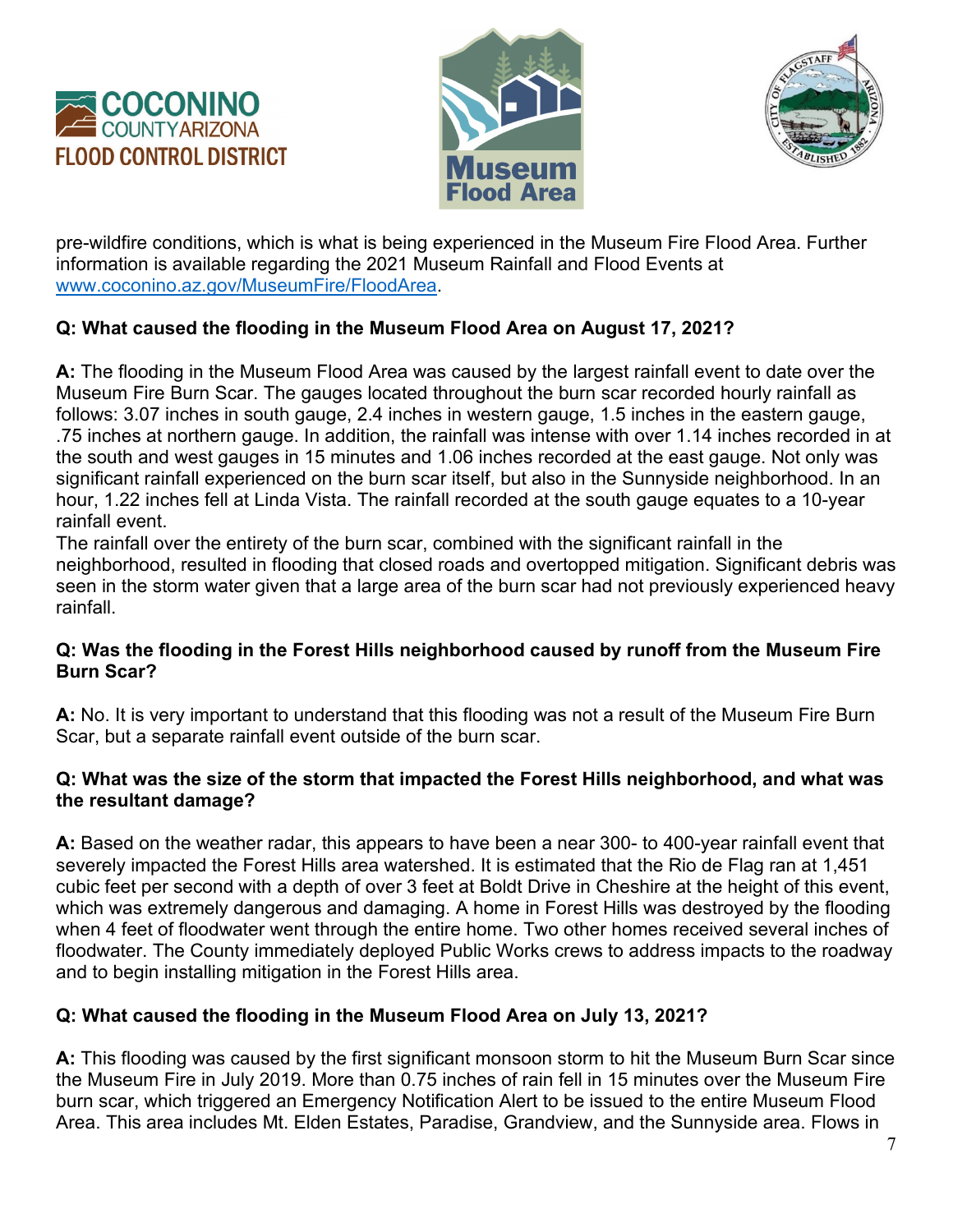





the channel overtopped the roadway at Linda Vista Drive and Cedar Ave. Street crews closed this section of Linda Vista and Cedar Ave. Fast-moving floodwaters and debris in flows approximately one foot deep were reported in the Sunnyside area running curb-to-curb on Main Street. Streets impacted due to flooding include Linda Vista, Main, Rose, Grandview, 4th Street, and Route 66. For more information, please visit [https://www.coconino.az.gov/CivicAlerts.aspx?AID=2498.](https://www.coconino.az.gov/CivicAlerts.aspx?AID=2498)

### **Q: What were some of the impacts from this year's Museum Area flooding?**

**A:** The Museum Area flooding in summer 2021 was unlike anything experienced in Coconino County since the post-wildfire flooding after the Schultz Fire in 2010. As we learned from this experience (and have shared repeatedly with Museum Flood Area residents before monsoon season), the threat of flooding is real, and the Museum Flood Area will remain at high risk for post-wildfire flooding for many years.

The 2021 monsoon season rain events (significant flood events on July 13, 14, 16, 21 and August 17) on the Museum Fire burn scar over July and August resulted in significant flooding and major impacts to homes and businesses. As of September 2021, the impact metrics of Museum Flood Area flooding during the 2021 monsoon season include the following:

- $\cdot$  Interior flooding in 58 homes and 4 businesses. The total estimated damage to the homes and businesses with interior flooding is \$923,000.
- 42 homes experienced exterior damage from flooding totaling \$383,000 in damages.
- The Flood Control District (District) has spent in excess of \$1.35 million and the City of Flagstaff (City) has spent about \$1 million responding to the Museum flooding impacts.
- $\cdot \cdot$  The City of Flagstaff has sustained over \$845,000 in damage to its public infrastructure (drainage system, stormwater system and roads) within the Museum Flood Area.
- Over 10,000 tons of sediment and debris transported to Cinder Lake Landfill.
- Over 700,000 total sandbags and 7,600 lineal feet of barrier have been installed in the Museum Flood Area.

### **Q: Did the District and City intentionally convey floodwater down Grandview Avenue?**

**A:** No. It is important that myths and rumors are addressed as we work together through this difficult disaster. A myth that has been promoted is that the District and City are "pushing water down Grandview" or "using Grandview as a conveyance." The flood hazard mapping that was done in 2019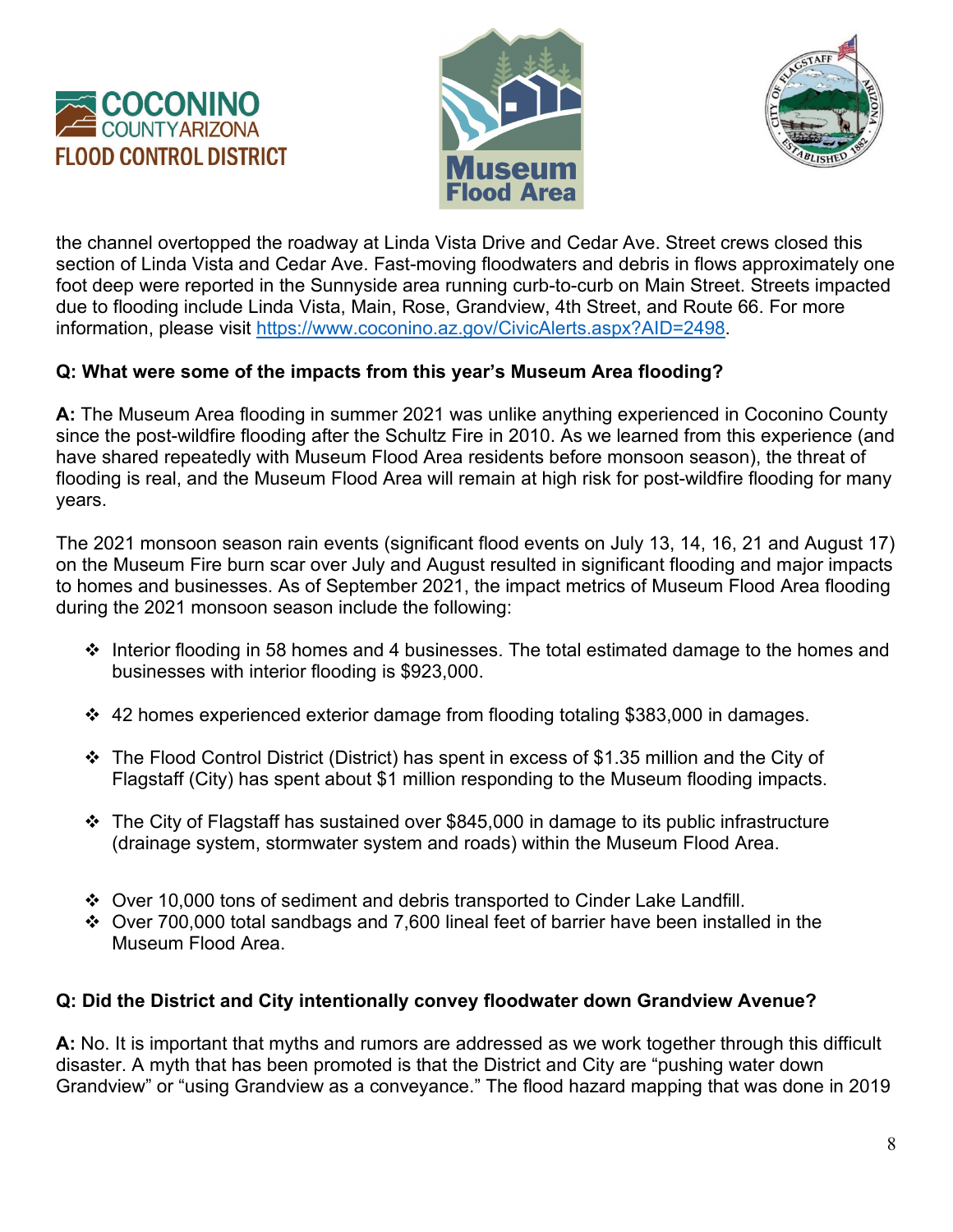





clearly identified Grandview as a natural flood path in addition to the City-constructed channel. It was completely clear that with a 2" storm (25-year interval post-wildfire) floodwater would:

- overtop the culvert at Linda Vista
- overtop the channel between the top of Paradise through the entire length of the channel system including all the inlets at Dortha and Arroyo Seco, and
- extend all the way through Sunnyside and over Rt. 66.

Grandview is the low point and thus water is naturally flowing there given the topography. And more recently during large events it has even moved beyond the corner of Grandview and Linda Vista and flooded down West Street.

With the results of the flood hazard analysis in 2019 it was clear that Grandview would be a major conveyance of water, so the County and City worked to share this information with property owners during the numerous personal and community meetings. The District mobilized resources to work with property owners to mitigate the homes and businesses along Paradise, Grandview, Monte Vista, Cedar, Main, Rose, and further south and to the east and west given the results of the study. Cooperator Agreements were secured from the vast majority of properties and the mitigation was installed by residents, property owners, the District, and volunteer resources. Given this year's monsoonal rainfall it is now clear that without this mitigation many, many more homes would have been impacted and much more significantly damaged by the severe and repetitive flooding characteristically associated with post-wildfire flooding that we experienced this monsoon season.

This was a very difficult summer for everyone living in the Museum Flood Area. The District and City understand that the trauma, anxiety, and concerns of residents following the torrential flooding events of 2021 will not end with the conclusion of monsoon season. There is no "silver bullet" solution to this flooding, and the development of long-term flood mitigation will be a very long process involving the District, City, stakeholders, and community. However, just as the threat of flooding will exist for years to come, so will the commitment of the District and City to our friends, neighbors, and families in the Museum Flood Area.

## **Service Requests**

## **Q: How are flood-event service requests managed?**

**A:** First, some understanding about the role of the Call Center and what occurs when you call to request support with sandbags, a mitigation site assessment, or debris removal. The persons that staff the Call Center can provide general information but primarily their role is to document requests for services. The County has a software system that is used to record the requests and the details of those requests. Those requests are then sorted and provided to a set of persons who set up the logistics to respond to those requests.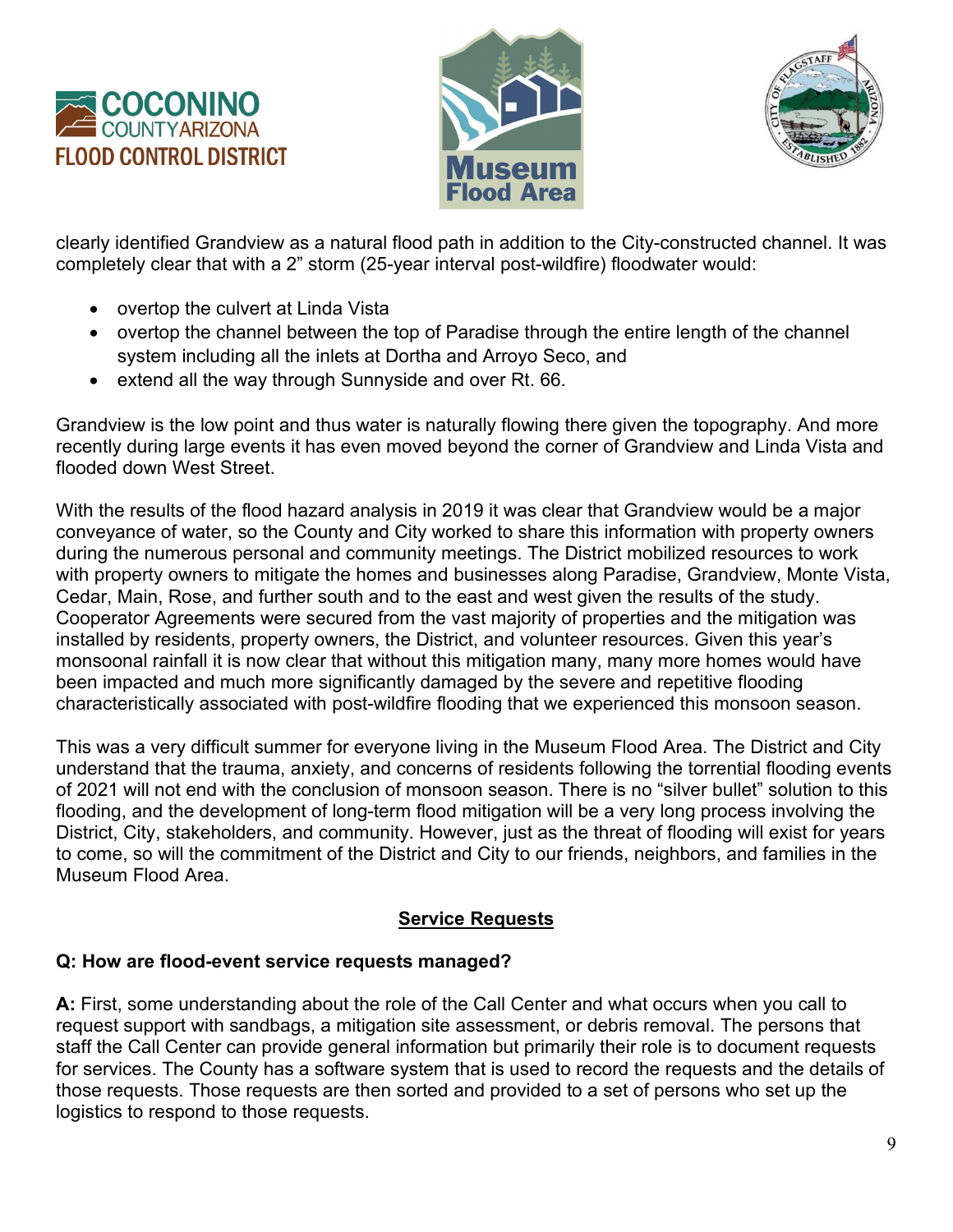





The requests that are made by those that are elderly and / or disabled (AFN) and from within the Museum Flood Area are managed by the District /County staff who assign Conservation Corps crews or other resources to complete these requests as crews are available. It has been extremely difficult to secure crews this summer given a number of issues outside of the control of the District and our partners, both the Arizona Conservation Corps and the American Conservation Experience. The good news is we have been able to overcome these difficulties and currently there are no outstanding sandbag requests and 1 outstanding debris removal request. Again, as resources are available from the AZCC we will fulfill those requests. County Public Works will contact these four outstanding requests to update the status with you.

With regard to service requests from residents that are NOT elderly or disabled (non-AFN) and are within the Museum Flood Area, these requests are again coordinated largely by the District. The District has an agreement with United Way of Northern Arizona (UWNA), which recruits for and organizes volunteers to perform these services working in conjunction with an engineer or other staff person that oversees the work. To date United Way has mobilized over 800 volunteers to address these needs, which we are grateful for our community's response and support. Currently there are no outstanding the non-AFN sandbag requests and 2 debris removal requests. These requests will be addressed as volunteers are available. United Way is continuously reaching out for volunteers so please refer anyone interested in volunteering to [https://uwna.volunteerhub.com/.](https://uwna.volunteerhub.com/) The City of Flagstaff and United Way are also planning a volunteer event for Saturday, October 16<sup>th</sup>. Please encourage those you know to contact United Way to sign up to assist on that day or at any time.

With regard to mitigation site assessments, those are recorded by the Call Center and referred to District and City on-call engineers or staff that will conduct the site assessments. At this time, there are no outstanding site assessments in the Museum Flood Area.

### **Q: How many calls have been received by the Call Center to date?**

**A:** The Call Center, which operates daily, has received 812 calls as of October 5, 2021.

### **Q: How can I get a copy of my damage assessment?**

**A:** The City's Building Department has completed numerous damage assessments throughout the Museum Flood Area within the City. If you would like a copy of your damage assessment, then please send a request to [apalmer@flagstaffaz.gov.](mailto:apalmer@flagstaffaz.gov)

### **Long-Term Flood Mitigation**

**Q: What long-term flood mitigation projects have been constructed for the Museum Flood Area?**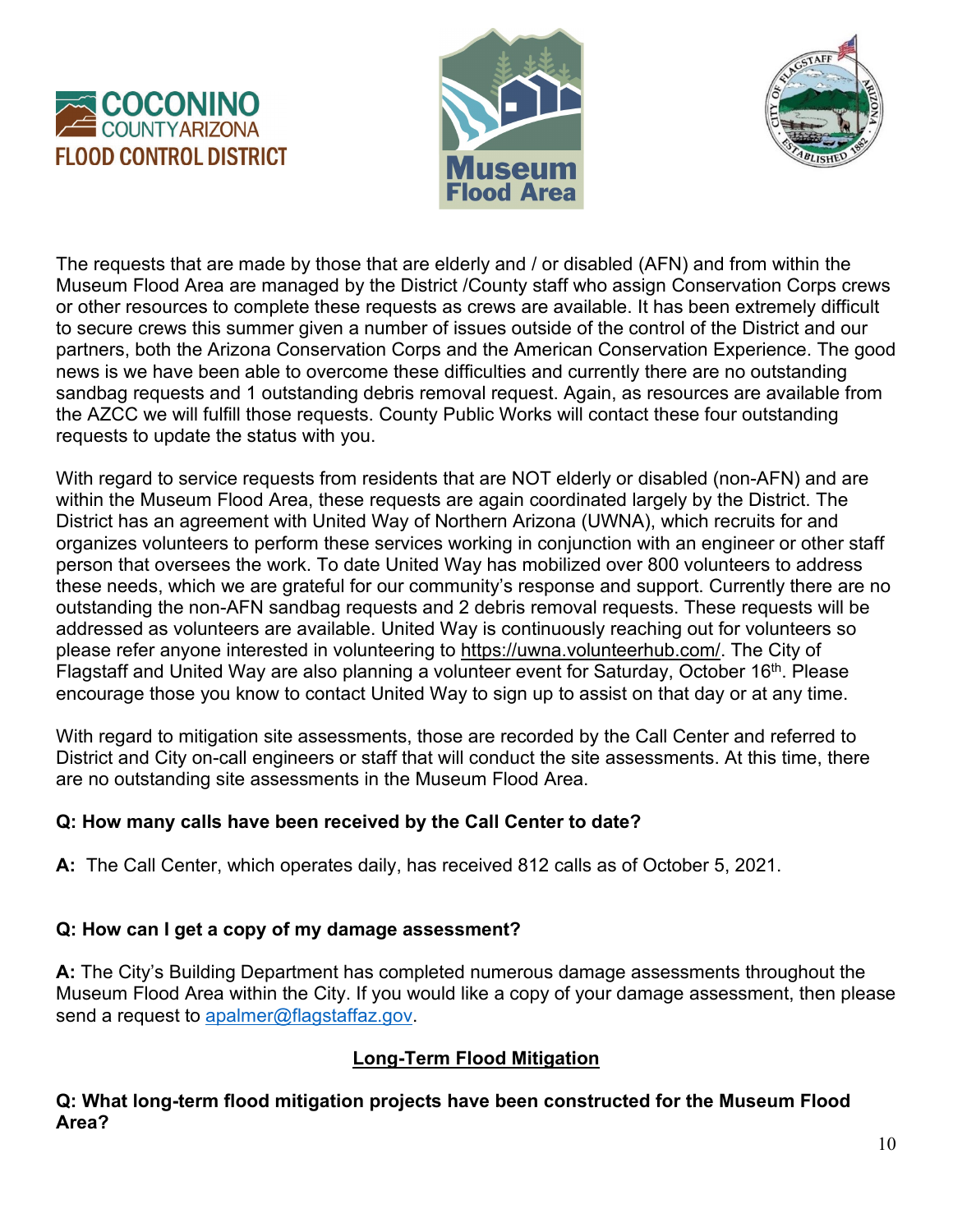





**A:** Since 2019 the District and City have completed several projects to stabilize alluvial fans, reduce downstream sediment, and improve channel capacity to convey floodwater more safely through neighborhoods. For more information, please visit [www.coconino.az.gov/MuseumFire/FloodArea.](http://www.coconino.az.gov/MuseumFire/FloodArea)

## **Q: What were the results from the Museum Long-Term Mitigation Engineering Summit?**

**A:** On August 26 & 27, 2021 more than 50 engineers & government officials met on Thursday and Friday for a Museum Flood Area post-wildfire engineering summit to brainstorm long-term mitigation options for the Museum Flood Area. For mor information please visit [www.coconino.az.gov/MuseumFireFloodArea.](http://www.coconino.az.gov/MuseumFireFloodArea)

#### **Q: What are some of the potential long-term flood mitigation opportunities for the Museum Area that were discussed at the Engineering Summit?**

A: The District and City held an engineering summit on August 26<sup>th</sup> and 27<sup>th</sup> focusing on identifying and discussing potential conceptual level Museum long-term flood mitigation. Over 50 engineers and other experts gathered to discuss the dynamics and condition of this watershed, and obstacles and opportunities for flood mitigation. A report out was provided at the end of the Summit, which can be accessed at [www.coconino.az.gov/MuseumFire/FloodArea.](http://www.coconino.az.gov/MuseumFire/FloodArea)

Some have asked if we have reached out to other areas experiencing post-wildfire flooding. The District has done so over many years given the experience with the Schultz Flood Area and are applying any lessons learned. More recently, though the District is now being contacted by those areas given our extensive experience with Schultz, Slide, and now Museum Flood Areas. That said we are identifying counties that are or will be impacted by post-wildfire flooding with the goal of generating support for federal flood mitigation funding.

### Overall, the Summit identified four key priorities:

1) Evaluate Need for Additional Forest Restoration. Evaluate the need to complete forest restoration on the remaining unburned portion of the Spruce Avenue watershed given only 52% of that watershed burned in 2019. Obviously if further high intensity burning of the watershed takes place, then this may further compromise any efforts downstream to reduce sediment and to mitigate the flooding. Meetings are being held now involving the U.S. Forest Service, City of Flagstaff, and the Flood Control District to determine which acres remain at high risk for wildfire and then those acres will be added to the current flood modeling to determine the level of impact. If there is a significant impact, then conducting thinning on those remaining acres must be prioritized and pursued. A complicating factor is that the road into this area has been destroyed in several locations by the flooding so an investment would need to be made not only in forest restoration but likely also in road reconstruction.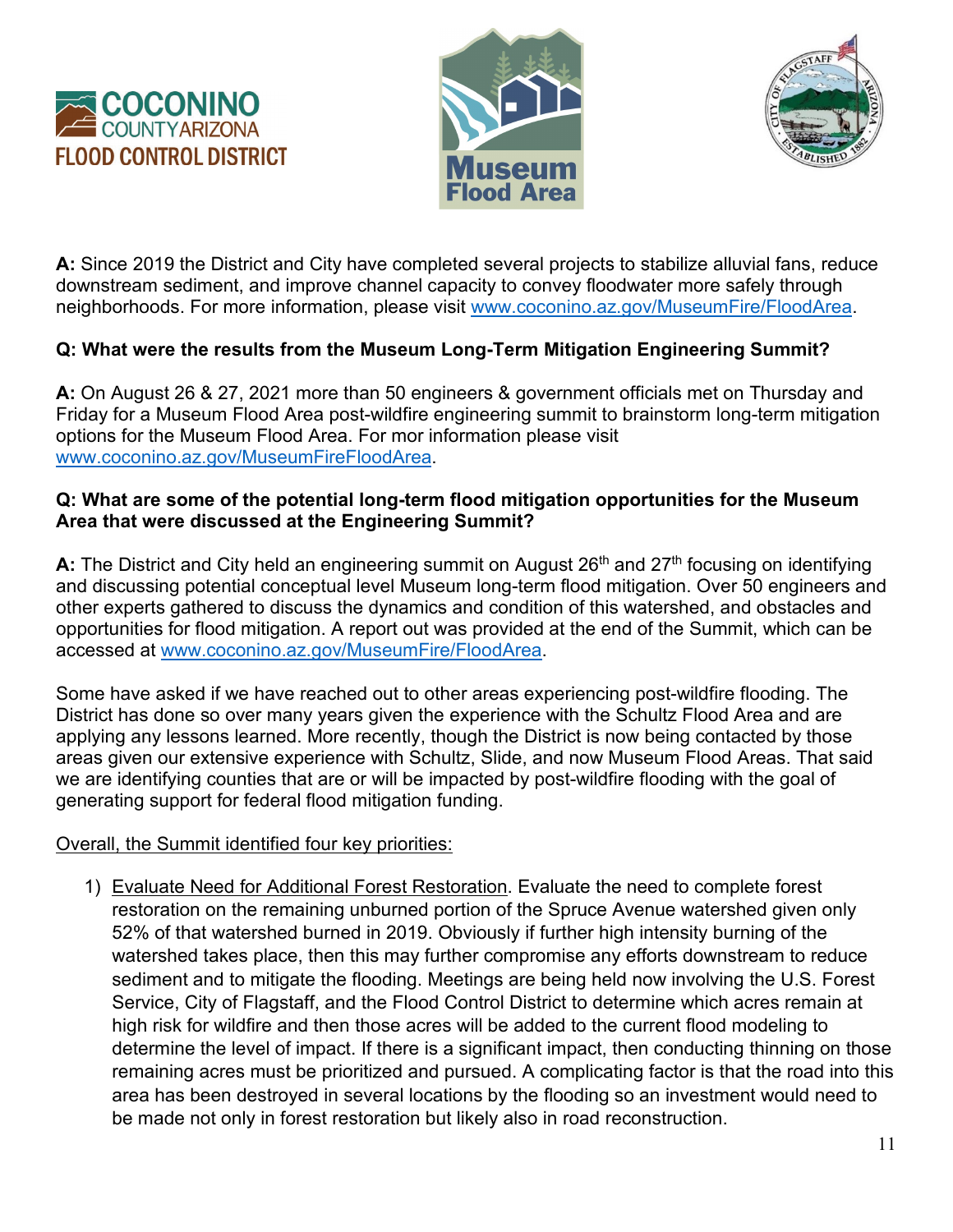





2) Reduce Sediment Production and Transport. An overarching and major issue with developing long-term mitigation projects is the impact from sediment coming from the burn scar and the channels eroding downstream of the burn scar. Long-term mitigation projects constructed within the City will not be successful in mitigating some level of the floodwater impacts unless the level of sediment is reduced, and likely reduced to some significant level. Otherwise, those measures will just fill with sediment thus eliminating the benefit of any added floodwater capacity. The District has contracted with Natural Channel Design and J.E. Fuller Hydrology to conduct studies of the estimated sediment production from the burn scar and downstream eroding channels. Natural Channel Design will also evaluate how much sediment they believe can be arrested / deposited above the City by stabilizing the alluvial fans (wide, flatter areas where floodwater slows down and drops out some of the sediment / debris) and to some extent, stabilizing the eroding channels. City and County crews removed in excess of 10,000 tons of sediment from the City this summer.

Stabilizing the alluvial fans has been a significant step taken in mitigating post-wildfire flooding and has been true for the Schultz Flood Area. Unfortunately, the topography of the Spruce Avenue drainage does not include as much alluvial fan acreage, but the goal will be to stabilize and restore those fans to the maximum degree possible to reduce the production and transport of sediment. One project the District constructed in 2020 on the USFS land above Mt. Elden Estates has already risen 6' feet with sediment and rocks from the burn area, but much more of this work must be done to support successful mitigation within the City.

The District has formally requested long-term Emergency Watershed Protection Program (EWPP) funding from the Natural Resources Conservation Service (NRCS) to restore and stabilize the alluvial fans both on and off U.S. Forest Service land, along with other measures that are necessary to further mitigate flooding in the Mt. Elden Estates area. The NRCS will be conducting a damage survey soon and based upon that survey will decide if to submit a formal request to the federal NRCS for funding.

The current rough estimate for this critical work is approximately \$7 million. Currently the longterm EWPP fund at the national level is not funded, but Rep. O'Halleran and Senators Kelly and Sinema are taking actions in the House and Senate to support funding this crucial program. According to the NRCS, a major obstacle to performing this work on Forest Service property is that a rule was created in 2014 that prohibits EWPP funding to be used on Forest Service property. The District is working with our Congressional representatives to modify or address in some way this serious obstacle since the vast majority of this work must be done on Forest Service land.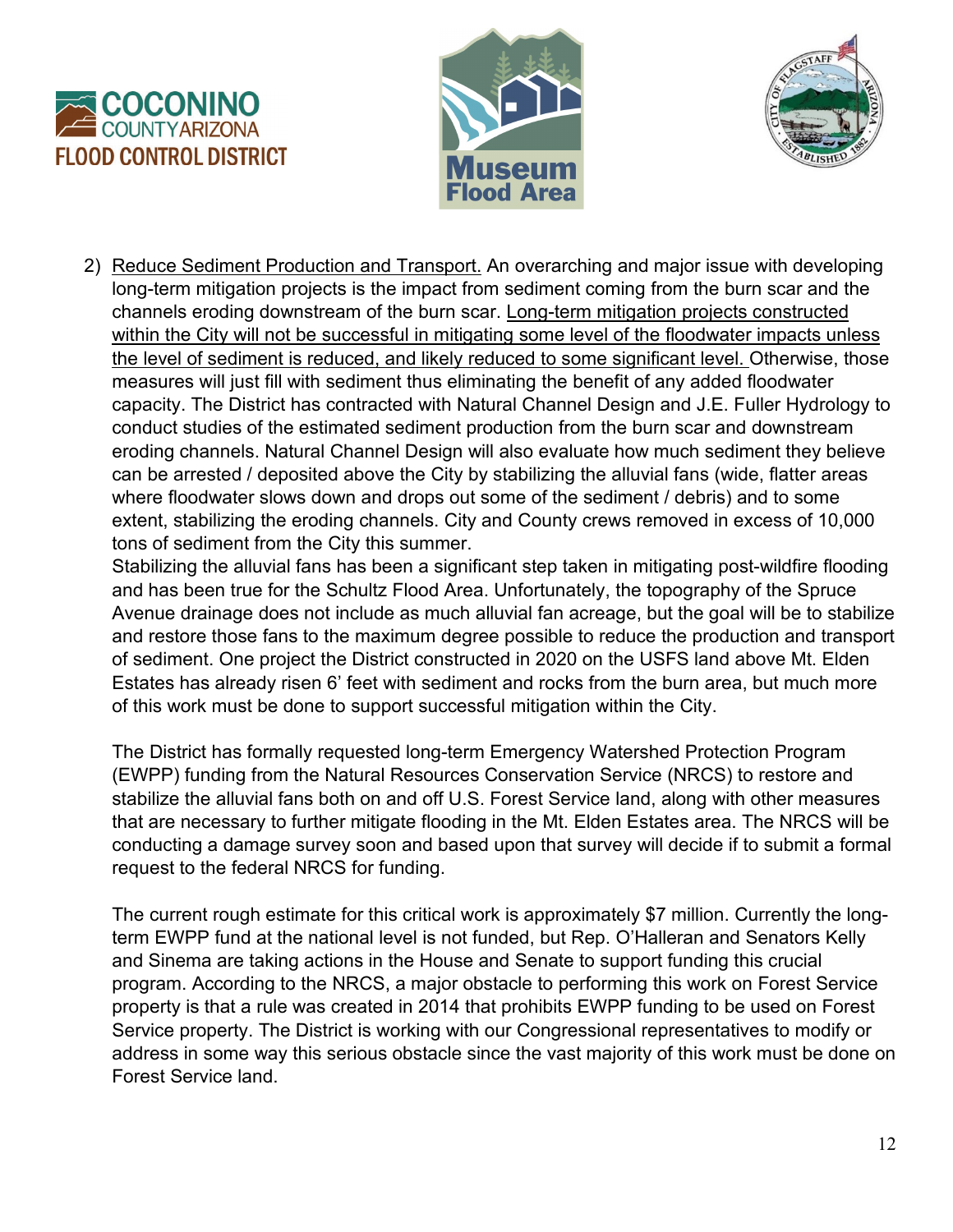





3) Evaluate the Feasibility of Constructing a Secondary Underground Floodwater Conveyance. Evaluate the feasibility of constructing a secondary underground conveyance (pipe) from above Linda Vista to below Rt. 66 to expand the level of floodwater that can be safely conveyed through the City neighborhoods impacted by Museum floodwater. Although there is some ability to expand the current channel and stormwater system, there is a need to expand the entire conveyance system to carry a greater amount of post-wildfire floodwater including the sediment that cannot be reduced.

This is a major effort that will require significant investment not only to evaluate the feasibility, but if feasible to engineer and construct. It is likely that if this is determined to be feasible, then the major challenge will be funding to engineer and construct this new conveyance. A key issue that must be considered and thoroughly evaluated is what are the upstream and downstream impacts of constructing an additional conveyance. Likely this conveyance will require additional detention or retention facilities south of Rt. 66 so that impacts of flooding are not transferred downstream.

The City will lead this process given City leadership will ultimately have to decide the level of mitigation that is feasible considering technical, financial, legal, and environmental criteria. The first step is allocating the funding to secure an engineering firm to conduct the foundational drainage study that will underlie the decision as to the level of mitigation that can be achieved and the feasibility evaluation of all projects. Given the volume of floodwater and sediment, the level of flood mitigation will very likely be limited to those storms that are more frequent and of a lower volume of water and will not address the large-scale rainfall events like the one on August  $17<sup>th</sup>$ . However, the goal of the long-term mitigation is to reduce the impacts of the larger rainfall events knowing it is very unlikely that all flooding can eliminated.

4) Evaluate the Feasibility of Expanding the Current Conveyance. The current conveyance (channel, culverts, and storm drain inlets) within the City was designed to meet a 100-year prewildfire rainfall event. Engineers at the Summit identified that some additional capacity to address flooding may be achieved by expanding the current conveyance. As noted above, the same concern with upstream and downstream impacts must be considered as the City moves through evaluating the feasibility of expanding the current system. Similar to a new conveyance, the expansion of the existing system will first need to be evaluated for feasibility (also in light of any new secondary conveyance) and if feasible, then move into engineering then construction. Certainly, as with any major infrastructure project, issues can arise during engineering that can sideline a project as well.

# **Long-Term Mitigation Project Funding**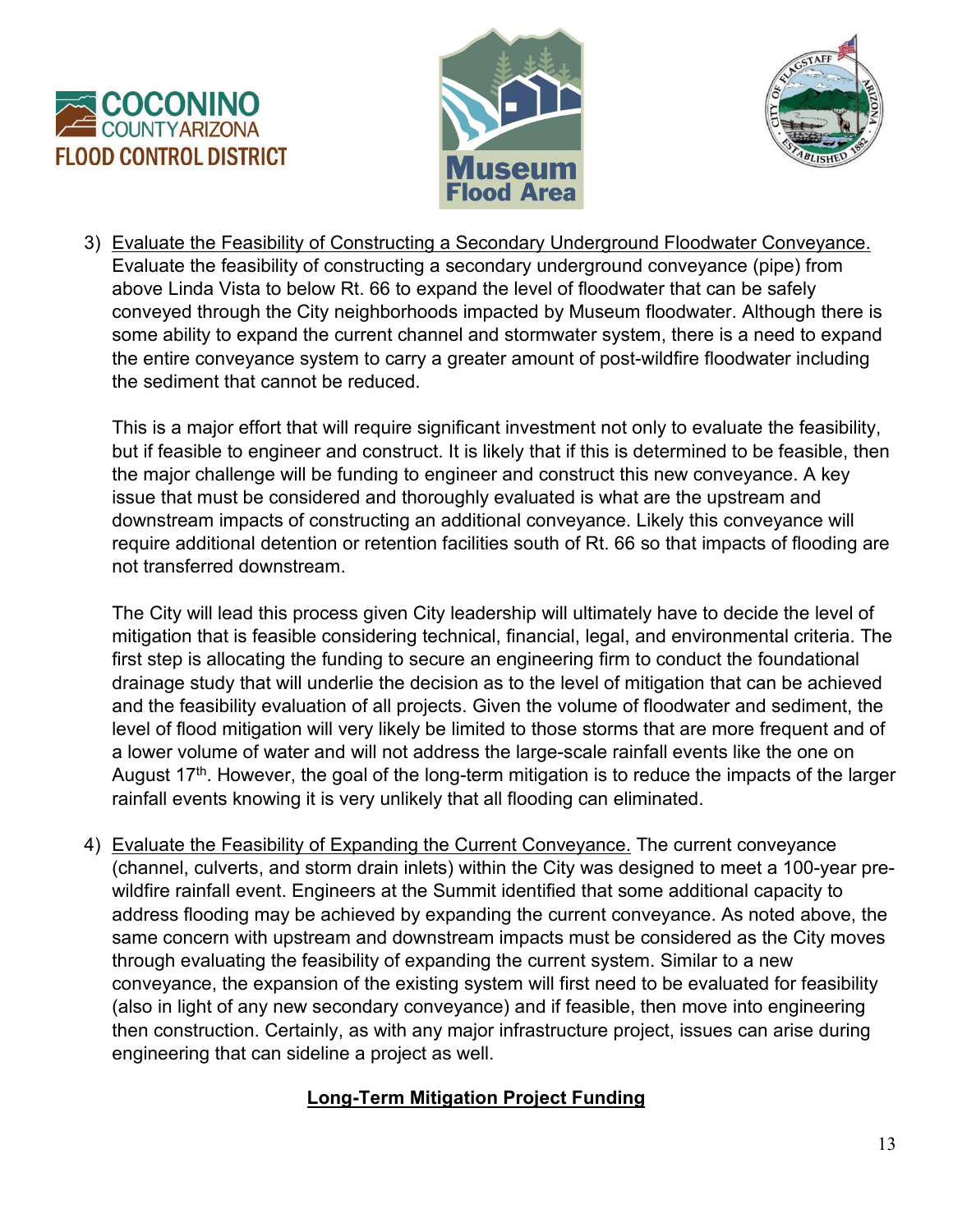





## **Q: Are the District and City seeking funding for long-term mitigation projects?**

**A:** As noted above, the District is already seeking long-term EWPP funding for addressing the large volume of sediment that will be critical to any future infrastructure projects in the City. There is no guarantee of funding nor the ability to use these funds on Forest Service land.

The District is preparing to submit a Notice of Interest (NOI) for FEMA's Building Resilient Infrastructure and Communities grant program for a project just upstream of the City boundary. The City is considering this grant option as well.

We understand from AZDEMA that there may be other FEMA Hazard Mitigation Grants Program (HMPG) funds made available through competitive processes, and if so, then we will evaluate those opportunities and likely pursue those as well. However, these grants only cover up to 75% of the eligible costs of a project and thus local funds (cannot use federal funds to match federal funding) will need to be identified to fund the grant matches and to fund costs that are not deemed eligible. These grant programs are extremely competitive and with this year's fires, flooding, and hurricanes it will be very challenging to compete for these funds.

We will continue to update residents as we progress through the steps outlined above to pursue longterm flood mitigation.

The Engineering Summit was an important process that has laid the foundation for developing a longterm mitigation plan. This process is very complex and challenging and will take much longer than we or anyone will like, but we ALL must work together as a team to secure the funding and diligently march through the steps and hurdles that will inevitably arise. Many details and obstacles are ahead of us…we hope you will work with us to forge ahead with determination and focus.

### **Q: How much has the District spent on flood mitigation and response since the Museum Fire?**

**A:** The District has spent over \$4 million on Museum Flood mitigation and response since 2019 and the City has spent over \$1 million on response this summer. For the District, this expenditure represents a year's worth of property tax revenue from throughout the entire District / County and the District remains responsible for addressing flood impacts in the unincorporated areas.

### **Disaster Declarations**

### **Q: How does a Presidential Declaration work?**

**A:** There has been much confusion about what a Presidential Declaration means. First and foremost, a Presidential Declaration cannot be pursued by a County or City, it must be pursued by a State. The State (in this state the AZ Dept of Emergency and Military Affairs (AZDEMA) at the direction from the Governor) pursues the federal declaration so that the State can be reimbursed the costs it is experiencing associated with disasters within the state, including the counties and cities requests for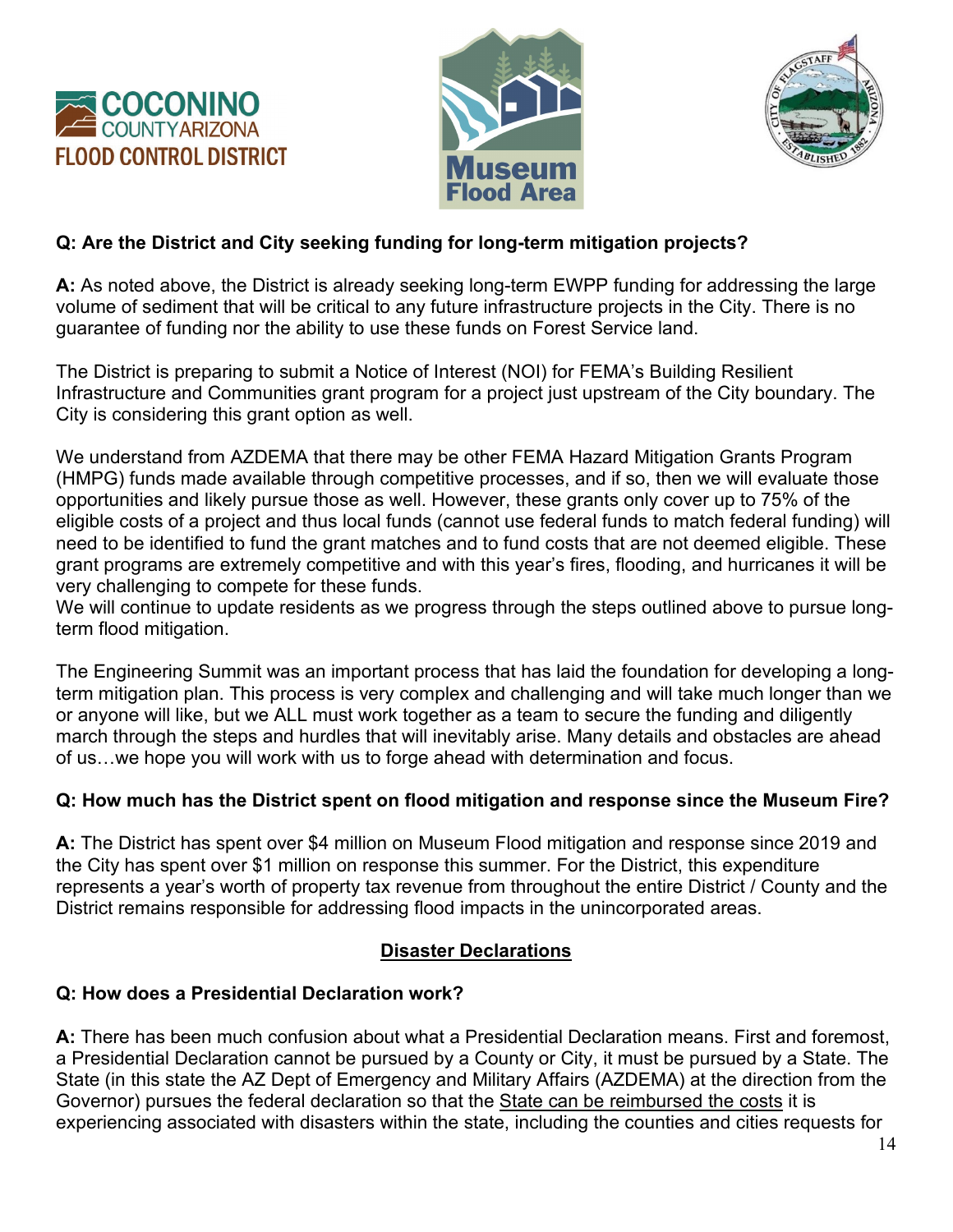





reimbursement through local and state declarations. Thus, the County and City are not experts in this arena and questions should be emailed to the AZDEMA Public Information Office at [Recovery.Info@azdema.gov.](mailto:Recovery.Info@azdema.gov) That said, we do cooperate with AZDEMA as they evaluate whether or not during a certain period of time expenditures exceed their threshold for requesting a federal declaration, but it is entirely their decision and process. AZDEMA has indicated that this Presidential Declaration will be in response to losses of public infrastructure. However, we do know that a federal declaration does not result in what is termed FEMA Individual Assistance, which means that individuals with impacts from a disaster do NOT receive any direct assistance from FEMA. FEMA's threshold to meet the provision of Individual Assistance is very large in terms of the total number of homes completely destroyed, and nothing significant enough occurred within this County to meet the threshold required.

Furthermore, we understand that many believe that the resulting impacts from the August  $17<sup>th</sup>$  flood event should quality as a federal disaster, given the impact on the Flagstaff community and others throughout the state. Per our conversations with AZDEMA, our costs are not close to the +-\$9.9 million threshold necessary to request a federal declaration for this date. If there are further questions, then you may email the AZDEMA Public Information Office at [Recovery.Info@azdema.gov.](mailto:Recovery.Info@azdema.gov)

### **Q: How does the Federal Major Disaster Declaration affect the Museum Flood Area?**

**A:** The Federal Major Disaster Declaration announced on August 13, 2021, by the Biden Administration applies to Coconino, Navajo, and Apache counties related to emergency events from July 22-24. This declaration is a mechanism for the state to recover funds from the federal government for their response efforts. It will have an indirect impact on Coconino County and the City of Flagstaff with a potential for some funding to address flood impacts only to public infrastructure that occurred within this timeframe. Flood impacts to public (city's) infrastructure during July 22 – July 24 did not occur within the Museum Flood area. Furthermore, the Presidential Disaster Declaration is based on impacts to public infrastructure across the three counties and does not result in the ability for individuals impacted by flooding to secure FEMA Individual Assistance nor SBA low-interest disaster loans. DEMA or FEMA should be contacted for additional information on this declaration.

The District and the City do appreciate the support from Senators Kelly, Sinema and Representative O'Halleran with securing the Presidential Disaster Declaration and their continuing advocacy for securing grants and other funding streams to address the long-term mitigation needed in the Museum Flood Area.

## **Q: What is Public Damage Assessment (PDA)?**

**A:** Preliminary Damage Assessments (PDAs) are conducted to enable FEMA — as well as state, local, tribal, and territorial partners — to determine the magnitude of damage and impact of disasters.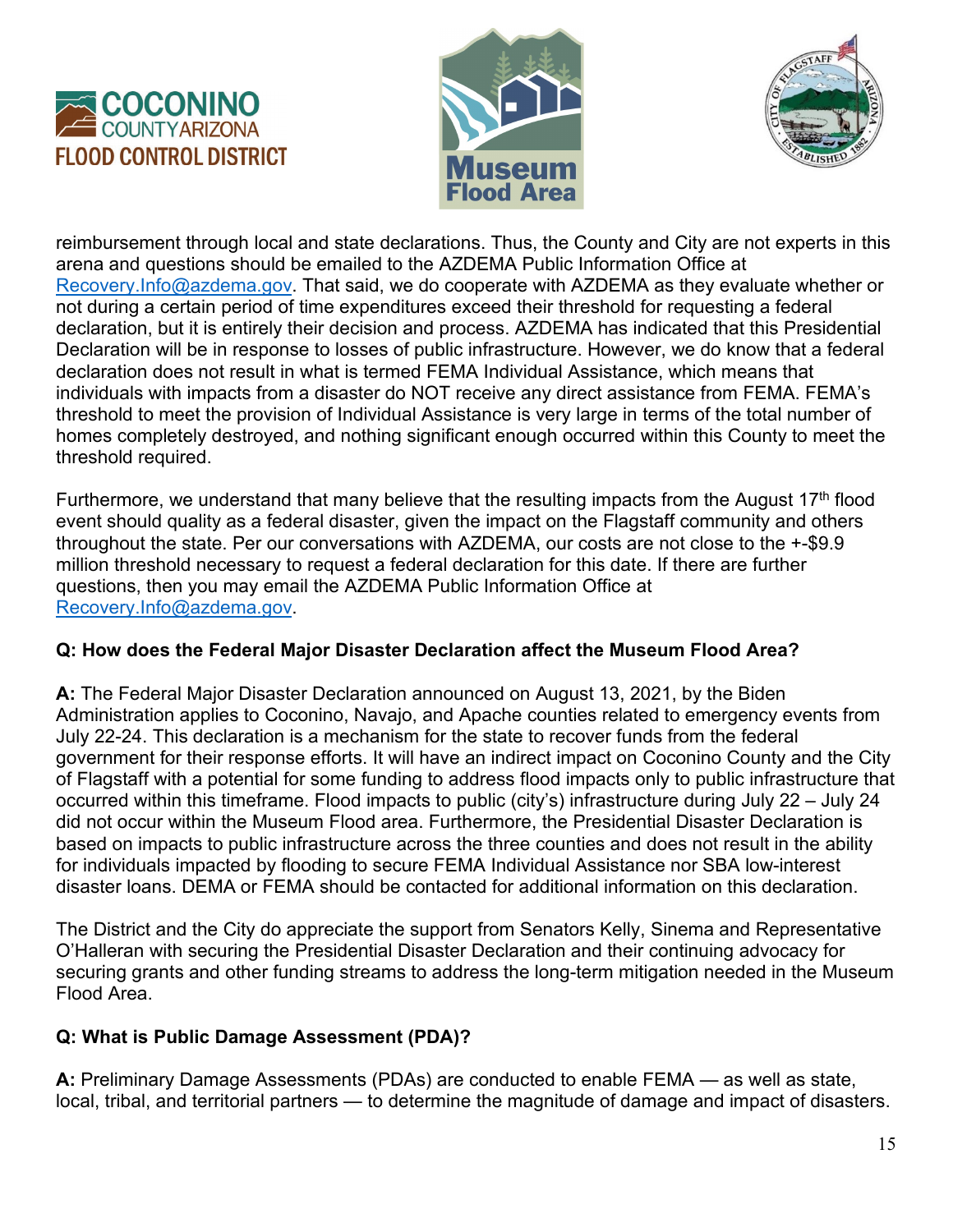





### **Q: Have PDAs been completed for this summer's monsoon flooding in the Museum Flood Area?**

**A:** Yes. All PDAs, paperwork, and necessary steps have been completed as required to date. All deadlines have been met, and the approaching deadlines are being very closely monitored by County the District and the City.

### **Q: Are PDAs required to qualify for federal assistance?**

**A:** Yes.

### **Q: What is Public Assistance (PA)?**

**A:** Public Assistance (PA) is for government owned infrastructure. It is NOT for individuals / homes ("the public") or personal loss.

### **Q: What is Individual Assistance?**

**A:** There are 2 Individual Assistance (IA) programs that can, after meeting significant thresholds, assist citizens with restoration of basic needs. These two programs DO NOT offer the ability for "whole restorations." To the best of our knowledge, Arizona has never received IA from either program.

The FEMA IA program allows for some reimbursement for individuals having significant losses. Typically, the maximum amount of reimbursement is less than \$35,500. The threshold to trigger FEMA IA is very high.

### **Q: What is the Small Business Administration (SBA)?**

**A:** The Small Business Administration (SBA) Declaration is a program that offers long term, low interest loans for restoration of basic needs during disasters that meet certain thresholds. There are some variables to the thresholds for the SBA program (rent vs own, placement in an identified flood zone etc.), which include the following:

 Major damage (as defined by SBA) to 25 homes and/or businesses that have uninsured loses valued at more than 40% of replacement or pre-disaster fair market value. Traditionally, in a flooding event, upwards of 18 inches to 2 feet of water standing in a residence / business, is necessary for "major damage". This year's Museum area flooding caused some major damage in a few locations, but the data is still being assessed.

As we had expected, the SBA has made the determination that the Museum Flood Area DOES NOT Meet the thresholds for SBA long-term/low interest loan assistance.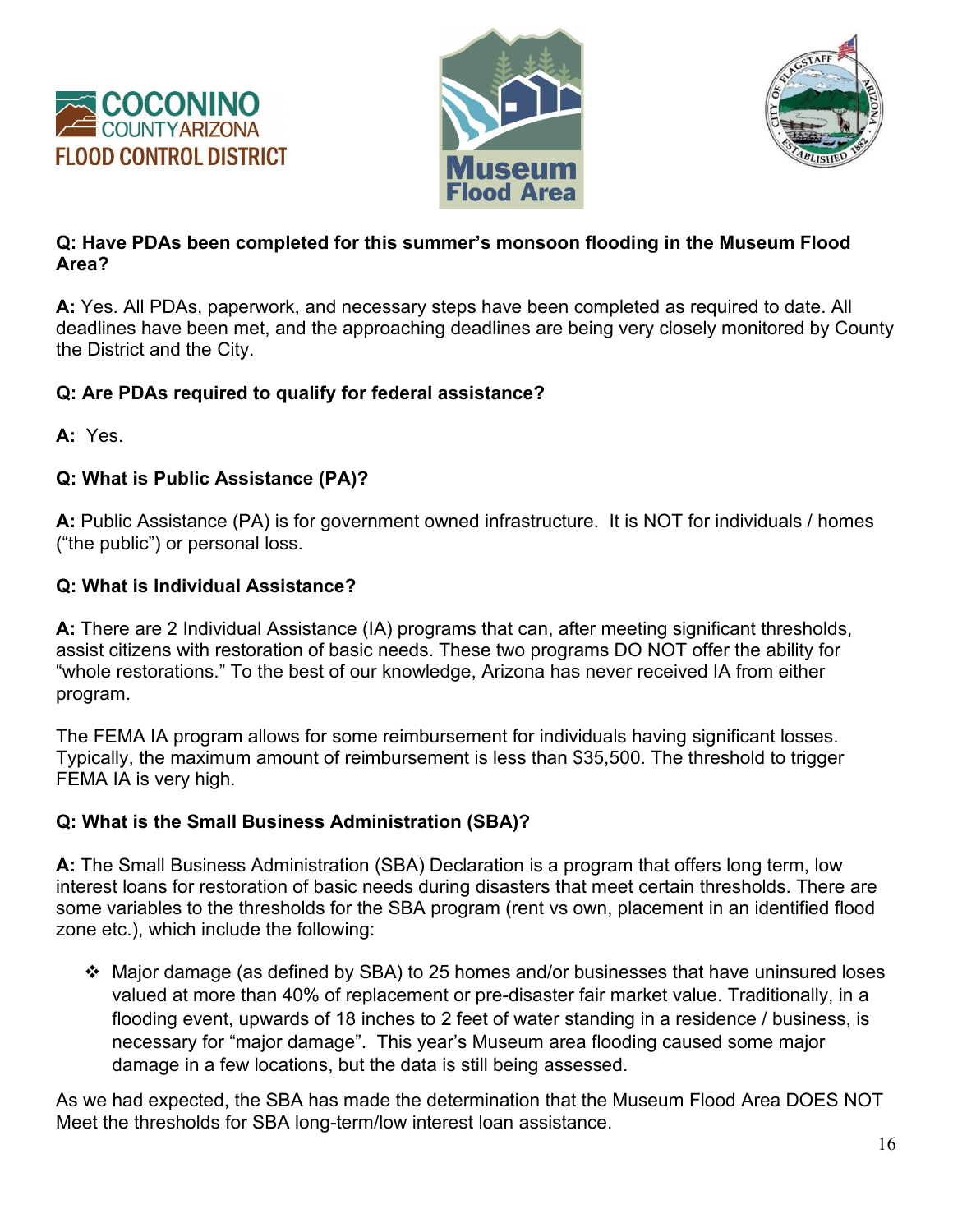





## **Q: What is the purpose of the Mt. Elden Estates NRCS Exigency Project?**

**A:** Completed in early August 2021, the Mt. Elden Estates NRCS Exigency Project will decrease serious erosion from repetitive flooding that is destroying private properties, roads and threatens area homes. This erosion also sources sediment, which is then transported downstream and negatively impacts downstream infrastructure and homes. The District was able to secure \$600,000 in exigency funding from the Natural Resources Conservation Service (NRCS) for this emergency channel stabilization project on July 30. This represented 75% of the project's cost with the District providing a 25% match of \$152,000.

### **Q: How long has the District been analyzing the flood threat in the Museum Flood Area?**

**A:** The District was analyzing the threat to the Museum Flood Area almost since the Museum Fire started on July 21, 2019. The fire ultimately charred 1,961 acres, including a significant portion of the Spruce Avenue Watershed, much of it severely or moderately burned, which left the soil hydrophobic (unable to absorb water and will shed water rapidly as if it was glass). Within 24 hours of the fire's start, the District's staff and consultants began analyzing the expected flood impacts using state-ofthe-art technology and applying the lessons learned from both the Schultz Fire and Flood and Slide Fire and Flood experiences. Fortunately, an earlier FEMA-funded County study had evaluated the potential risk of post-wildfire flooding in the area that burned, and the scientific flood model was easily updated, the results of which then drove the flood mitigation plan.

### **Q: Is the Museum Flood Area still at high risk for flooding?**

**A:** Yes. In early 2021 the technical consultant hired by the City and District recently validated the original model used to gauge flood risk in the Museum Flood Area. The original model generated in 2019 determined that the flood risk was increased ten-fold over pre-wildfire conditions. Our consultant was able to review the limited number of rain events impacting the Museum Burn Scar over the last two years and determine that the original model was still valid.

As we learned during the flood events of the very active 2021 monsoon season, the threat of flooding remains real, and you should keep your sandbags and any other mitigation measures in place. This science-based model indicated that the moderate- to high-burn severity sections of the watershed have experienced very little natural recovery over the last two years and will pose a serious flood threat to over 400 homes and 50 businesses in the Museum Flood Area for years to come.

## **Emergency Flood Mitigation Measures**

### **Q: Do I need sandbags or barriers for my property?**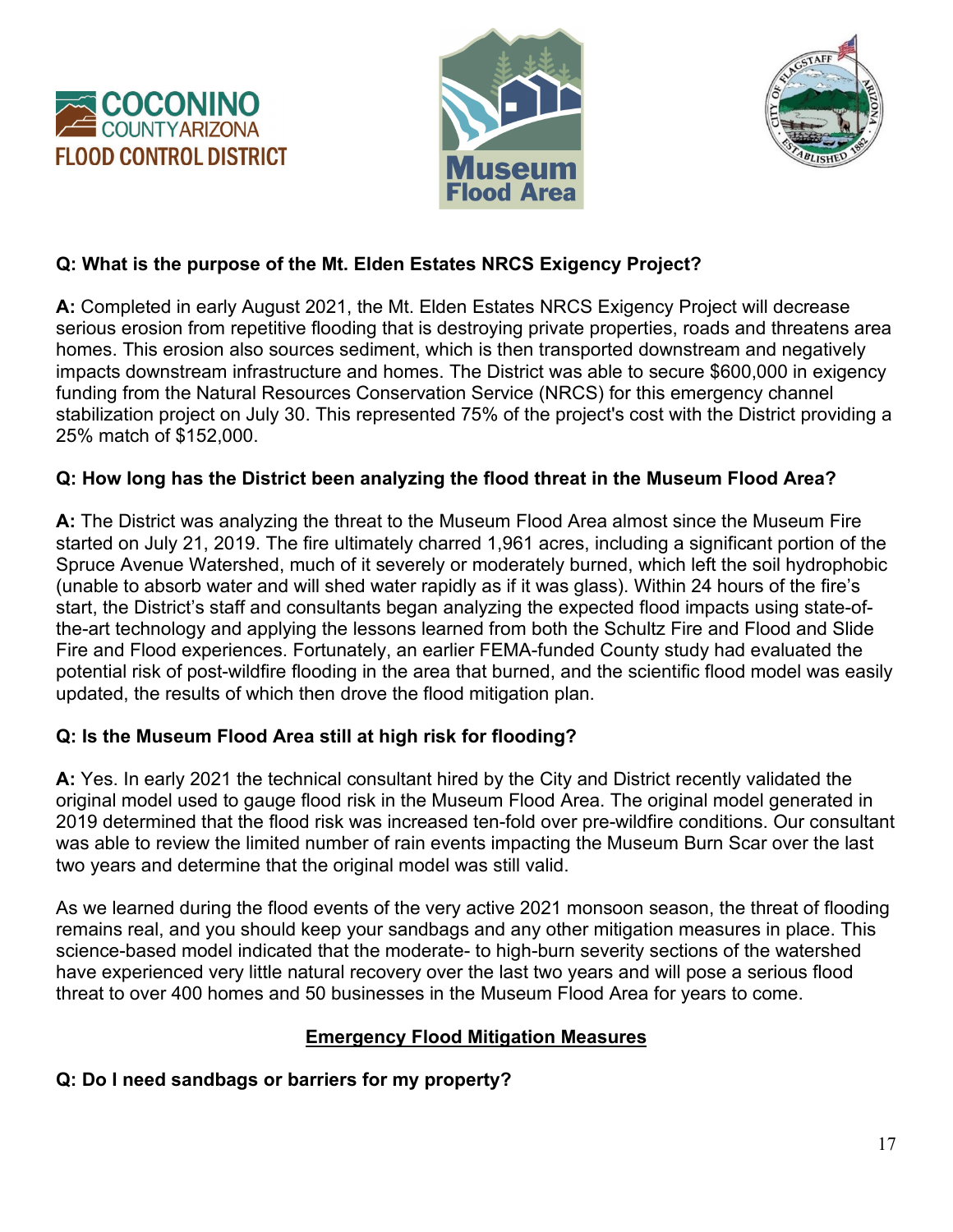





**A:** If you are within the Museum Flood area but have not received mitigation and feel that you may need it, then you can call 928-679-8525 to schedule an engineering assessment.

### **Q: Should I regularly inspect and maintain my sandbags?**

**A:** Yes. The City and District strongly encourage all property owners to keep their sandbag structures in good condition. Sandbags are susceptible to the elements, especially the ultraviolet (UV) rays of sunlight, and should be replaced if torn. Over time all sandbags will need to be replaced. Before the 2021 monsoon season, the City / District team conducted an evaluation of current in Museum Flood Area neighborhoods and found that, after less than two years, 30% - 40% of sandbags were deteriorated and needed to be replaced prior to monsoon season.

For more information on sandbag walls and other flood preparation resources, please visit [www.coconino.az.gov/MuseumFire/FloodArea.](http://www.coconino.az.gov/MuseumFire/FloodArea)

### **Q: Where can I find sandbags?**

**A:** A self-fill sandbag station is located in the lot just north of Coconino County Health and Human Services, 2625 King Street. Filled sandbag are available in the lot just south of Health Services behind Cal Ranch. For more information, please visit [https://www.coconino.az.gov/2134/Sandbag-](https://www.coconino.az.gov/2134/Sandbag-Information)[Information.](https://www.coconino.az.gov/2134/Sandbag-Information)

## **Q: What if I need help with shoring up my sandbags?**

**A:** There will be a process similar to the last two years to shore up flood mitigation prior to the next monsoon season, which will include placing sand bags in the neighborhoods for use by the residents. As with prior years, residents who are elderly or disabled can contact the Museum Flood Call Center next spring at 928-679-8525 to request assistance.

### **Q: Why does the system of emergency flood mitigation measures need to be contiguous?**

**A:** The placement of flood mitigation in your neighborhood was based on science designed to help mitigate the impact of post-wildfire flooding to downstream residences and businesses. Because of the nature of water, flood mitigation should be contiguous – not piecemeal - with no gaps. The mitigation installed in the Museum Flood Area was mostly designed to convey floodwaters downstream and out of your neighborhood. Removal of any section of this mitigation – sandbags or barriers - from an individual property may compromise the effectiveness of this system and could result in adverse flooding effects on adjacent properties, for which the private property owner who removed the mitigation could be held responsible for any damage.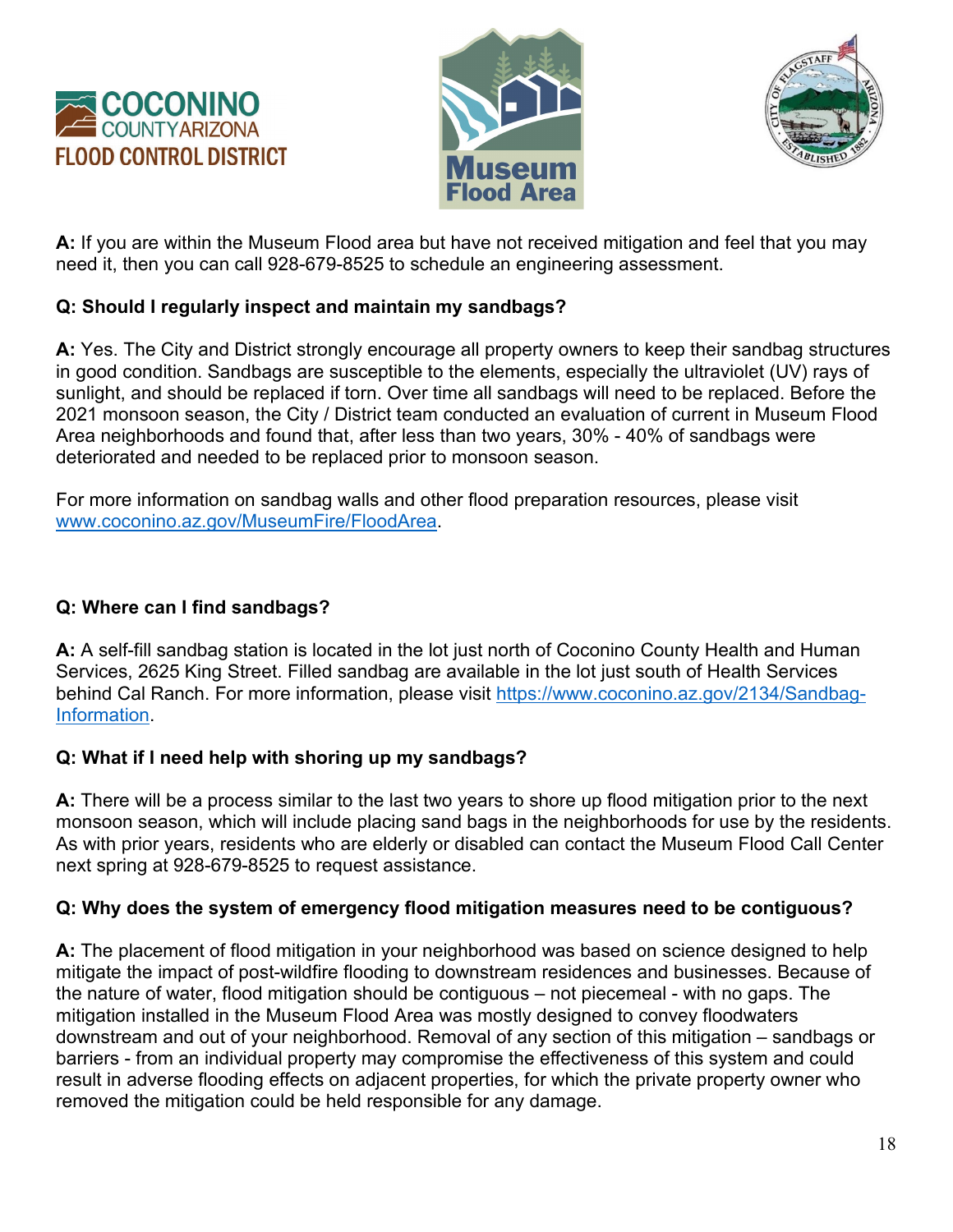





### **Q: How long will flood mitigation be in place around my property?**

**A:** The emergency flood mitigation measures that have been installed by the District should probably remain in place for at least the next three to five years. This also depends on our ability to secure funding and then implement long-term flood mitigation measures.

## **Q: Should I install berms, ditches, or other measures on my property to divert floodwaters?**

**A:** Efforts by property owners or tenants to keep water off their property could have consequences for their neighbors and result in liability for the person diverting the water. The law in Arizona regarding water diversion is based primarily on court decisions rather than statute. Different rules apply depending on whether the water that is diverted is surface water, flood water or water that has been previously captured in a stream or water course.

It is important to be careful that your mitigation efforts do not increase the flood hazard to your neighbors both upstream and downstream. You may be legally liable for damage. Neither the District nor the City can consult as to the legality or illegality of water diversion on private property. The Arizona Attorney Magazine published an article by attorney David L. Abney that has a good summary of water diversion law in Arizona. This article is available in the County's Law Library and can be found on the Museum Fire / Flood web page at [www.coconino.az.gov/MuseumFire/FloodArea.](http://www.coconino.az.gov/MuseumFire/FloodArea)

## **Before a Flood Emergency**

## **Q: How should I prepare for a flood emergency?**

**A:** Severe monsoon storms and post-wildfire flooding can occur with little or no warning. There are several important steps that you can take to prepare you, your family, and your property from monsoon flooding:

- **Secure Flood Insurance:** The District **strongly encourages** all property owners in the Museum Flood Area to purchase and maintain flood insurance and take other suitable precautions to protect their properties and themselves from injury due to flooding. Please also note that the only way to protect your investment either as a tenant or property owner is to purchase a separate flood insurance policy. If you are renting a home, then consider purchasing renter's insurance to insure your belongings. For information about the National Flood Insurance Program (NFIP), please call 1-800-427-4661 or visit [www.floodsmart.gov](http://www.floodsmart.gov/)
- **Sign Up for Emergency Alerts:** Sign up for emergency alerts at [https://coconino.az.gov/207/Emergency-Management.](https://coconino.az.gov/207/Emergency-Management)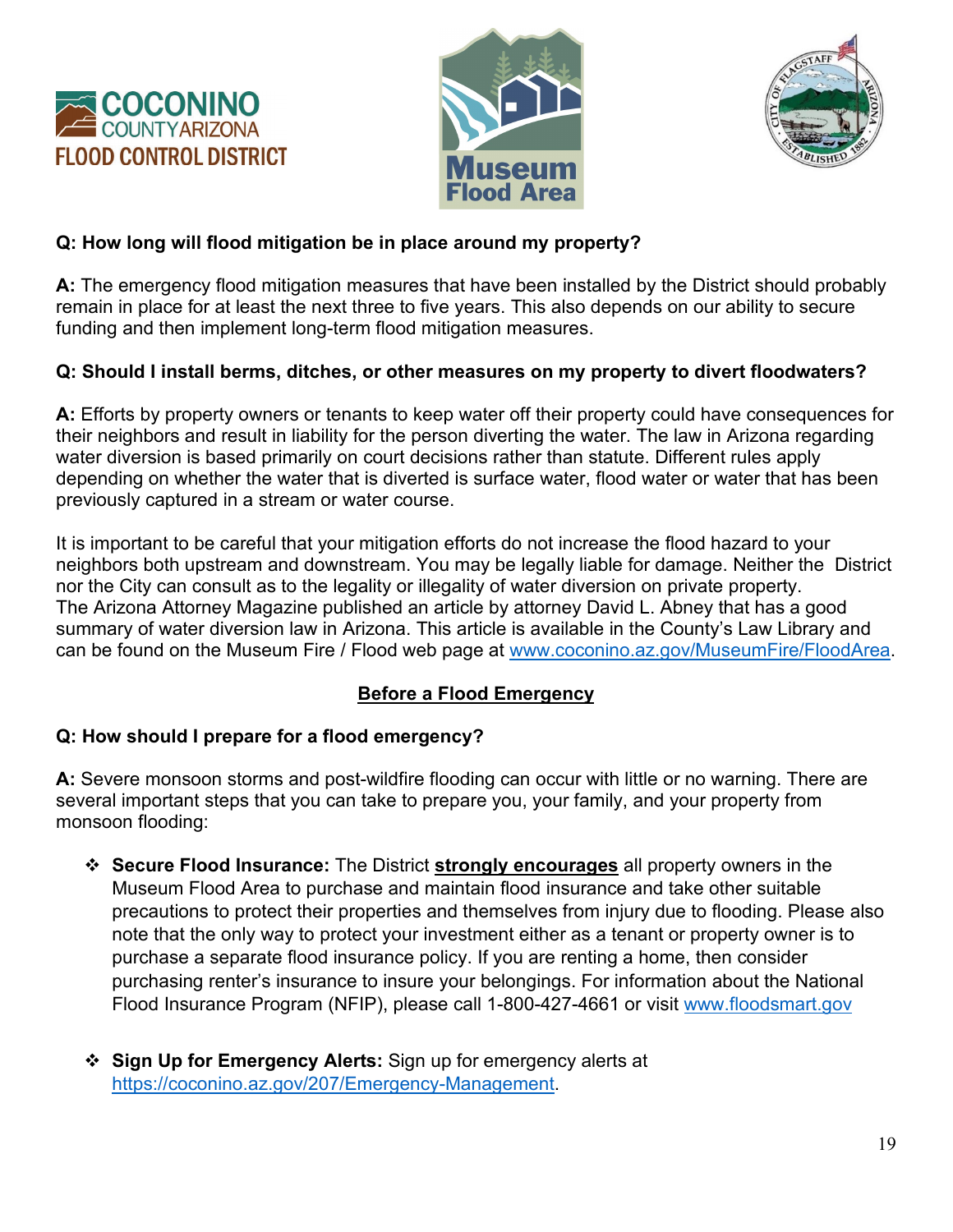





- **Track Weather:** For the latest Museum Fire scar weather conditions and NWS notifications during monsoon season please visit [https://www.weather.gov/fgz/MuseumFireFloodRisk.](https://www.weather.gov/fgz/MuseumFireFloodRisk)
- **Know the Alert Process:** Be sure that you, your friends, and your family know the "Museum Flood Area Emergency Alert Process," which is available at [www.coconino.az.gov/MuseumFire/FloodArea.](http://www.coconino.az.gov/MuseumFire/FloodArea)
- **Review the Flood Guide:** the most recent (2021) Museum Flood Preparedness & Mitigation Guide, which is available on the web page and directly at [www.coconino.azgov/2021MuseumFloodGuide,](http://www.coconino.azgov/2021MuseumFloodGuide) has information to help keep you and your family aware, informed, and safe during monsoon season.

## **During a Flood Emergency**

## **Q: What should I do in a flood emergency?**

**A:** The risk of flooding from the Museum Fire will exist for years to come. As such, it is imperative to stay aware and prepared for flood emergencies. Some critical points for your safety include the following:

- **Shelter in Place:** During flood events, residents should shelter in place. Have a [Stay Kit](https://www.facebook.com/CoconinoCounty/photos/a.590463107661226/5998548300185986/) ready.
- **Stay Out of Drainages:** Do not enter drainages at any time, even if they're dry.
- **Keep Kids Out of Drainages:** Don't let your children play in drainages at any time, even if they're dry.
- **Get to High Ground:** If outdoors, then get to high ground or go into your home.
- **Know Where your Kids & Pets Are:** Know where your children and pets are all times.

## **After a Flood Emergency**

## **Q: What should I do after a flood emergency?**

**A:** There are several things you need to do as soon as possible after a flood, including: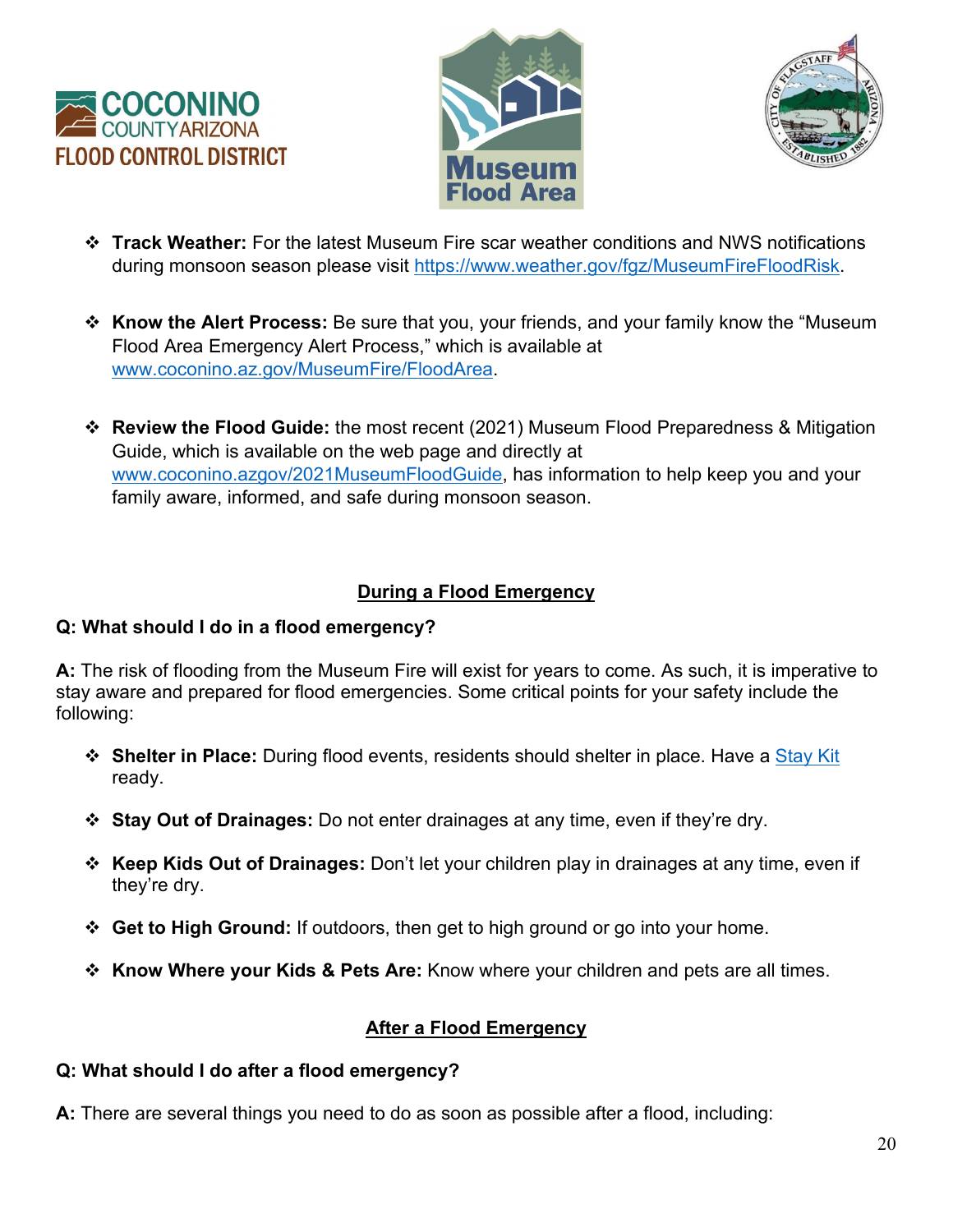





- **Document all flood damage:** Take photos of any flood damage to your property as soon as it is safe to do so. Do this documentation before conducting any cleanup work to create an accurate record for insurance records, etc.
- **Contact Insurance Company:** Contact your insurance company or the NFIP (1-800-427- 4661) as soon as possible.
- **Avoid floodwaters, washes, and impacted areas**
- **Debris on Property:** If you have debris on your property, then you should move the debris to the street if you are able -- only when the water has stopped flowing. This will help County and City Public Works crews remove the debris with their heavy equipment.
- **Parked Cars:** If you live on one of the streets that has debris as a result of the flood, then please do not park your car on the streets.
- **Museum Flood Area Call Center:** The Call Center will be operational as needed. Hours of operation may shift depending on any weather events that may occur. The number is 928-679- 8525.
- **Social Services Resource Guide:** [COVID-19 Social Safety-Net Services Coalition-Resource](https://www.coconino.az.gov/DocumentCenter/View/45523/Social-Safety-Net-Services-Coalition-Resource-Guide-2021?bidId=)  [Guide V10 \(az.gov\).](https://www.coconino.az.gov/DocumentCenter/View/45523/Social-Safety-Net-Services-Coalition-Resource-Guide-2021?bidId=)
- **Cleanup of Interior Flooding:** [https://www.coconino.az.gov/2437/After-a-Flood-Event.](https://www.coconino.az.gov/2437/After-a-Flood-Event)
- **Test for Mold:** Mold test kits are available at home improvement stores like the Home Depot for approximately \$10.00.
- **For more information**: Please visit [www.coconino.az.gov/MuseumFire/FloodArea.](http://www.coconino.az.gov/MuseumFire/FloodArea)
- **Q: What is the Home Repair Program?**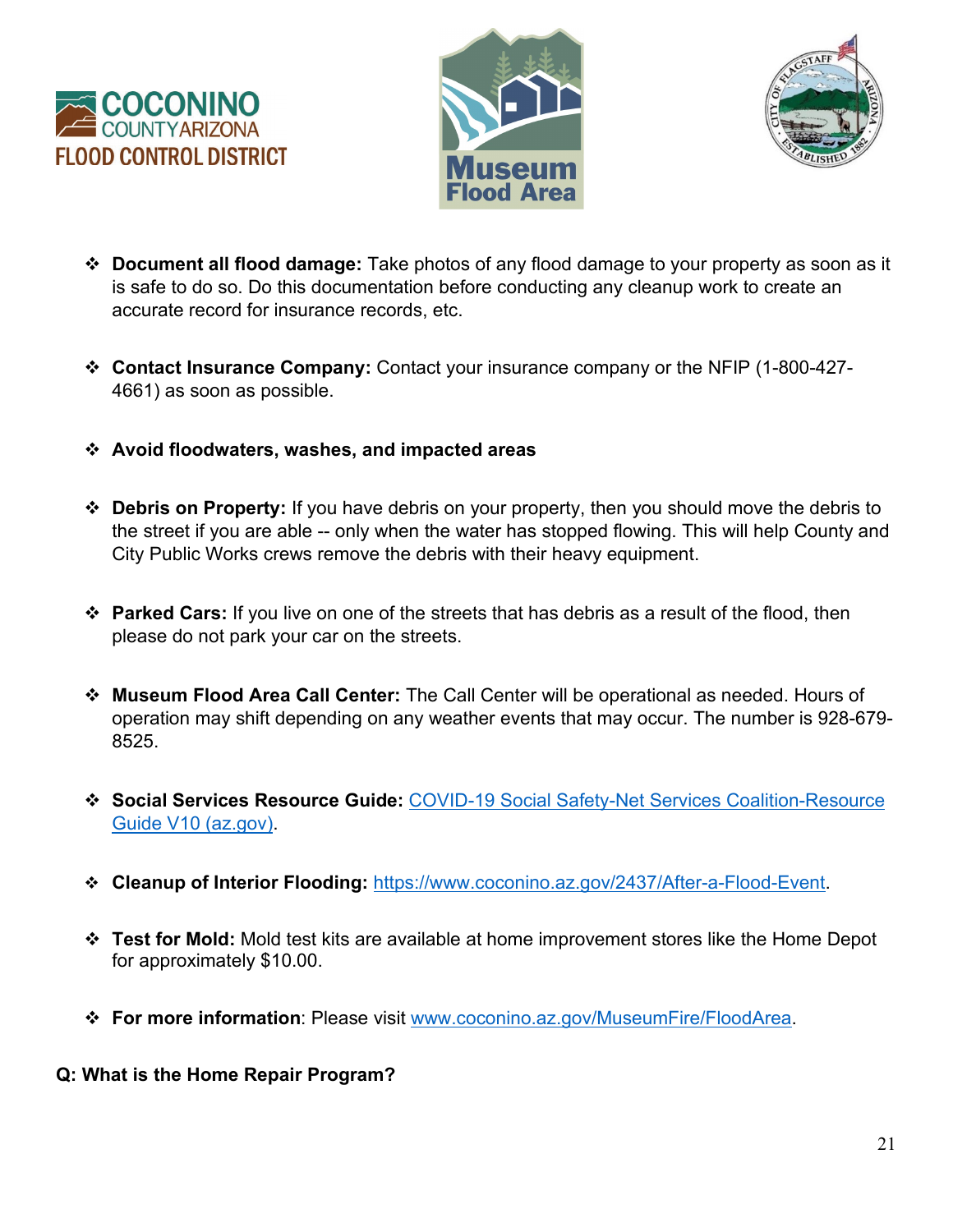





**A:** The City, working with Housing Solutions and with funding from United Way of Northern Arizona and the Arizona Community Foundation (ACF) have initiated a home repair program for interior impacts from flooding this past summer throughout Flagstaff. The funding underlying the program is coming from donations being made to UWNA and ACF. The City conducted damage assessments and the homes that experienced interior flooding were sent an application for this program on September 3. The applications were due by September 22 and will be reviewed on September 27<sup>th</sup>. Further review of any additional applications will take place at a later time.

### **Q: How can I volunteer?**

**A:** United Way of Northern Arizona is continuously reaching out for volunteers to help with sandbag wall repair, post-flood debris removal, and other jobs. If you are interested in volunteering, then please visit [https://uwna.volunteerhub.com/.](https://uwna.volunteerhub.com/)

#### **Q: Where can I find more information about the Museum Flood Area, flood preparedness and flood response?**

**A:** Much more information is available at [www.coconino.az.gov/MuseumFire/FloodArea](http://www.coconino.az.gov/MuseumFire/FloodArea) and in the 2021 Museum Flood Guide, which is available at [www.coconino.az.gov/2021MuseumFloodGuide.](http://www.coconino.az.gov/2021MuseumFloodGuide)

## **Causes of Post-Wildfire Flooding**

### **Q: What causes post-wildfire flooding?**

**A:** Wildfires can dramatically change landscape and ground conditions, which can lead to increased risk of flooding. Most of the trees and vegetation within the 1,961-acre Museum Fire scar are now gone, so there is no organic material to provide both deflection and absorption of rainwater. In addition, the fire burned much of the soil in the Spruce Avenue Watershed. High intensity wildfires can leave soil "hydrophobic." This means that, like a piece of glass, the soil is now unable to absorb water and will rapidly send rainwater downstream. 52% of the Spruce Avenue Watershed's soils burned at high or moderate burn severity, which means they will act like a sheet of glass or slough off sheets of soil creating debris flows.

### **Q: What factors contribute to post-wildfire flash flooding danger?**

**A:** The biggest threat from wildfire, both in terms of life/safety and property, comes from post-wildfire flash flooding. As Museum Flood Area residents experienced during 2021 monsoon season flood events, the factors that contribute to post-wildfire flash flooding danger include the following:

 **Rainfall Extent:** The extent of the rainfall over the burn scar, the intensity of the rainfall and the duration of the rainfall are key factors that influence the size of the flood event.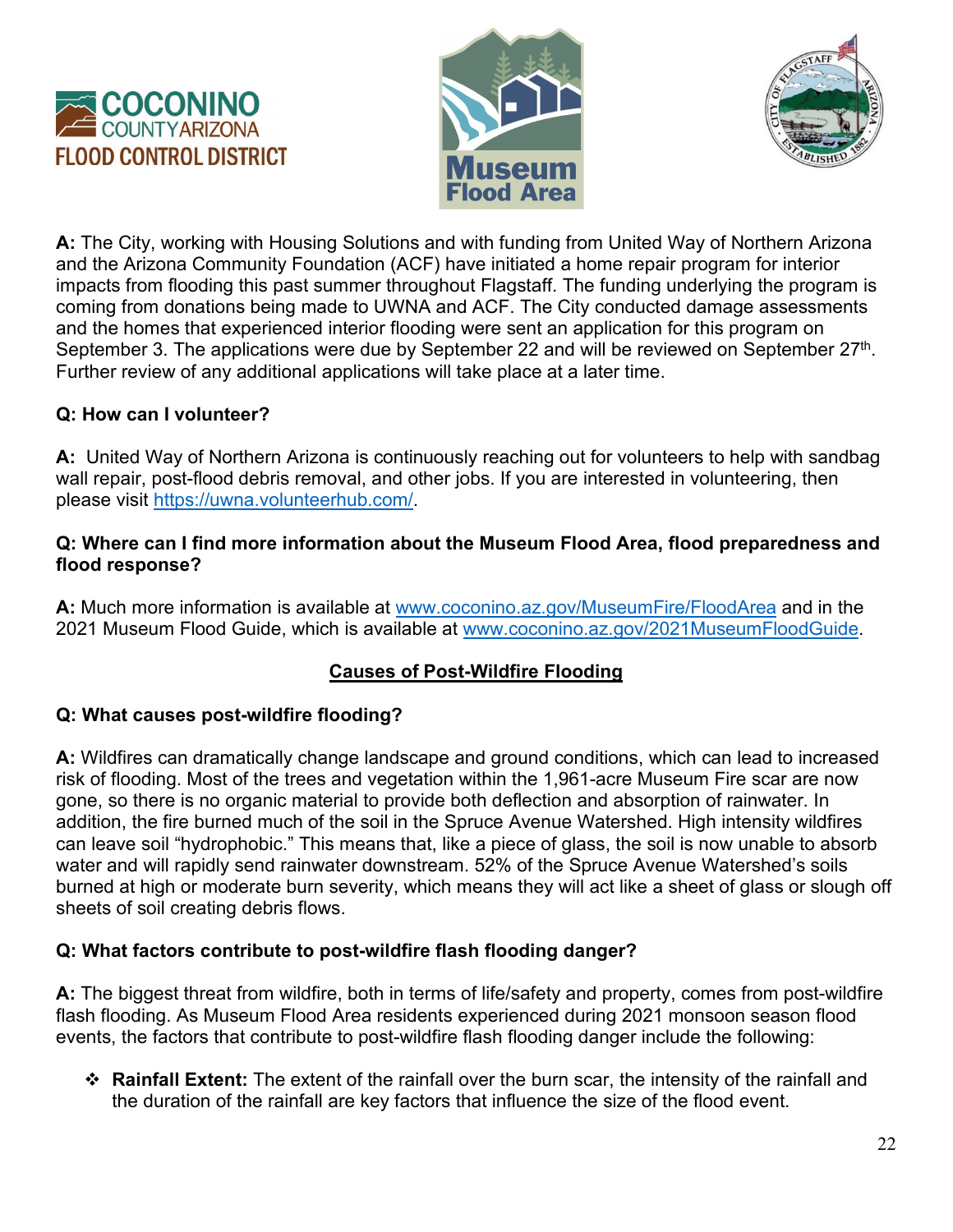





- **Flow Size:** The size of post-wildfire floodwater flows from a rain event can be five to 10 times greater than normal. This was the case with flooding following the 2010 Schultz Fire. For example, a 25-year rain event on the Schultz burn scar created nearly a 1,000-year flood event.
- **Flow Consistency:** Post-wildfire flows are much more than just water…they carry sediment and burn debris that can clog and overflow drainages in a very short period. The dense water can carry large debris and rocks into the neighborhoods, which increases the danger.
- **Monsoon Season:** Post-wildfire flooding typically occurs during monsoon season, which runs from early summer through late fall. Our annual monsoon season can produce intense, localized storms that appear with little or no warning and can range dramatically in size. In a fire-affected area, even a small monsoon storm can cause dangerous flood conditions. Remember: Just six inches of floodwater can knock down an adult and 18 inches can carry away a vehicle.

For more information on flood risk, please review the Museum Flood Risk Advisory," which is available at [www.coconino.az.gov/MuseumFire/FloodArea.](http://www.coconino.az.gov/MuseumFire/FloodArea)

#### **Q: Why did the District and the City of Flagstaff originally install emergency flood mitigation measures in 2019?**

**A:** In 2010, the Schultz Fire created catastrophic flooding in the downstream neighborhoods of Timberline, Fernwood, and Doney Park. Two lives were lost as a result of the flooding and NAU's Rural Policy Institute estimated the economic impact at over \$100 million. During the first monsoon season after the fire, there were upwards of 23 major flood events in this area. The next four years saw additional extensive flooding. The District worked tirelessly to implement initial emergency flood mitigation measures, as it is doing now within the neighborhoods that will be impacted by post-wildfire flooding from the Museum Fire.

Based on the County's/District's experience with the Schultz flooding, the Federal Emergency Management Agency (FEMA) funded the County to conduct a post-wildfire flooding study of the entire county in 2015. The study identified the Spruce Avenue Watershed, the watershed burned by the Museum Fire, at risk for severe flooding after a wildfire. This was the case because of the steep slopes and poor, overgrown condition of the forest in the Dry Lakes Area. The City of Flagstaff already had plans to thin and restore the forest in the Dry Lakes area, but unfortunately only 40% of that work was completed when the Museum Fire started. The modeling showed severe and repetitive flooding. Thus, the District immediately began working with residents to install emergency flood mitigation measures.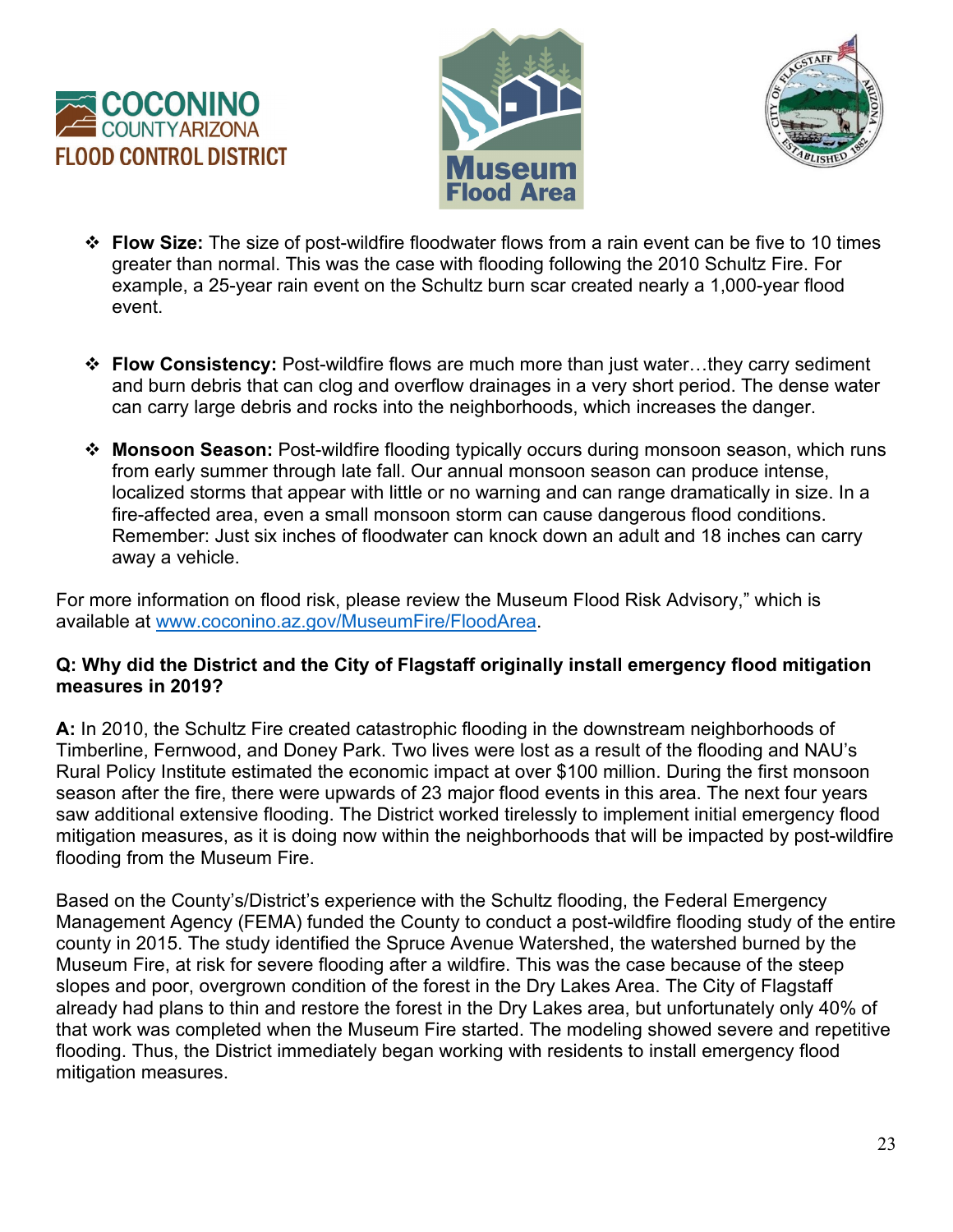





Given the serious flood events of the 2021 monsoon season, it is very important to note that, had this emergency mitigation not been installed, the impacts from these flood events to home, businesses, and infrastructure would have been exponentially worse.

## **Q: What neighborhoods can be affected by flooding from the Museum Burn Scar?**

**A:** The Museum Flood area includes the neighborhoods of Mt. Elden Estates and Lockett Ranches in the County and the neighborhoods of Paradise Road, Grandview Avenue/lower Monte Vista, and Sunnyside within the City.

### **Q: How can I get flood warnings and information?**

**A:** There are several great resources to help keep you aware and informed during monsoon season:

- **1. County Emergency Notifications:** Coconino County has a free Emergency Notification service that alerts residents and businesses about time-sensitive general and emergency situations – including wildfires, thunderstorms, tornadoes, and flash flooding – that can impact our region throughout the year and especially during monsoon season. Users can receive the latest updates on home and cell phones or via text and e-mail messages. Sign up at [www.coconino.az.gov/ready.](http://www.coconino.az.gov/ready)
- **2. National Weather Service & Rain Gauge Data:** The National Weather Service (NWS) also has a web page at<https://www.weather.gov/fgz/MuseumFireFloodRisk> that has current storm and flash flood warning information. For radar and rain gauge information in the Museum Fire Burn Scar area, please visit [https://coconino.jefulleralert.com/jefmap/.](https://coconino.jefulleralert.com/jefmap/)

You can also get NWS weather information on Facebook at <https://www.facebook.com/US.NationalWeatherService.Flagstaff.gov> and Twitter at<https://twitter.com/nwsflagstaff>

- **3. Social Media:** For those with smart phones and PC's, social media is a great way to keep apprised of flood-related information and associated County response activities. We encourage everyone who uses social media to "Like" Coconino County on Facebook and to "Follow" us on Twitter:<https://www.facebook.com/CoconinoCounty>
- **4. Weather Apps:** There are many weather apps available for your smart phone to provide storm, radar, and current condition information. Google "weather alert app" for more information.
- **5.** Please review the "Social Media and Important Links" document, which is available at [www.coconino.az.gov/MuseumFire/FloodArea.](http://www.coconino.az.gov/MuseumFire/FloodArea)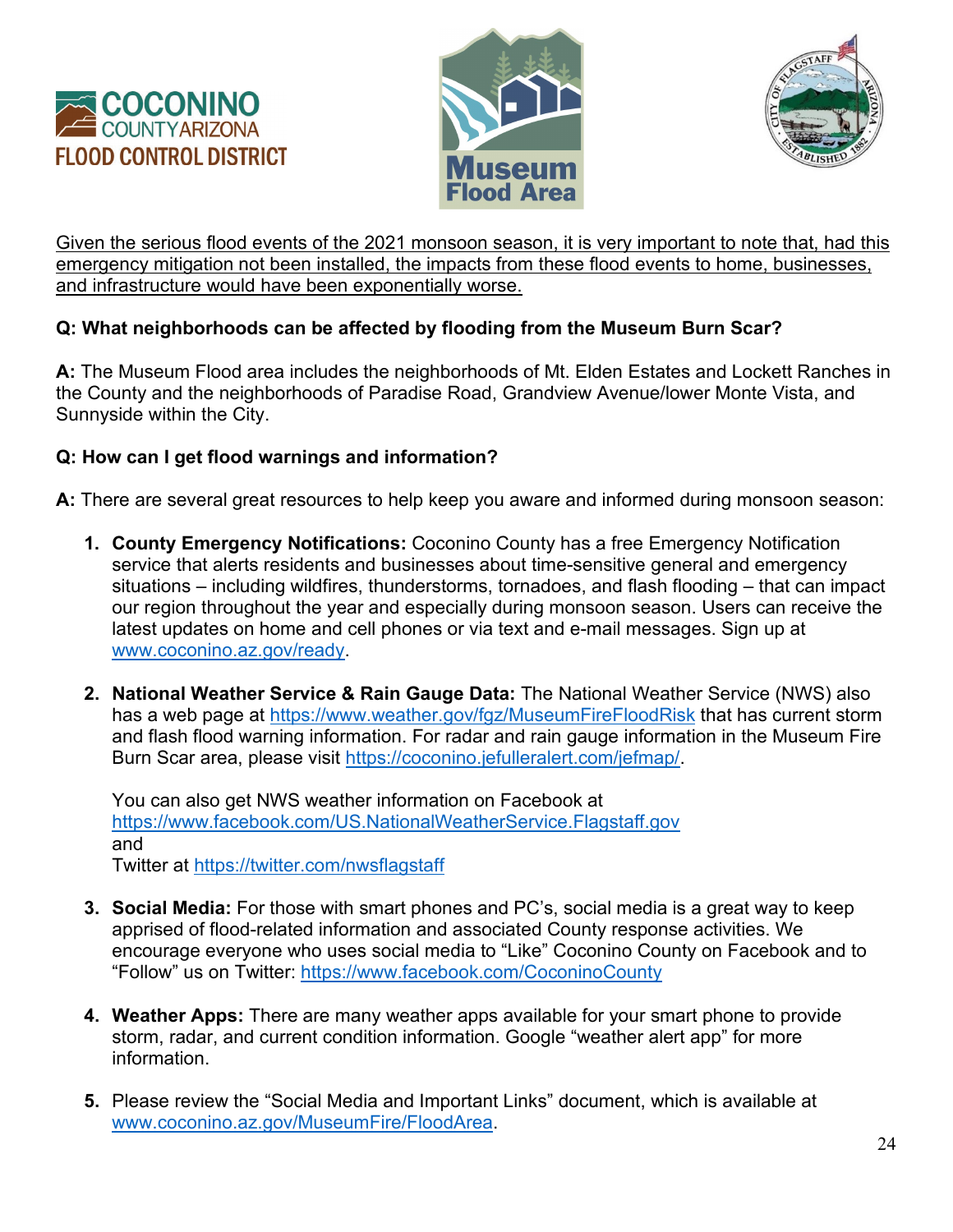





### **Q: What is the District's role and responsibility on private roads during a flood event?**

**A:** The District does not have legal authority to maintain private roads and driveways. However, after an emergency flood event if a private road is impassable, then the District will make private roads open and passable within reasonable efforts.

#### **Q: Who is responsible for keeping alleyways clear?**

**A:** As part of its response effort, the City of Flagstaff has identified and prioritized alleyways in Sunnyside that are subject to flooding and is taking steps to remove debris and vegetation. The City also is working to identify public utility and drainage easements in these alleyways. However, as property owners and residents also are responsible for maintaining alleyways, the City appreciates any assistance from the public towards keeping alleyways free of debris that could be washed away in a flood event. Please note that the owners and/or the residents of homes are responsible to keep the alleyway behind their respective homes clear to the midpoint of the alley. At the midpoint, it is the responsibility of the homeowners on the other side of the alley.

### **Q: Where can I get more information?**

**A:** For more information, please visit [www.coconino.az.gov/MuseumFire/FloodArea](http://www.coconino.az.gov/MuseumFire/FloodAreae) or email [museumfloodinfo@coconino.az.gov.](mailto:museumfloodinfo@coconino.az.gov)

### **Q: How can I get email updates regarding the Museum Flood Area?**

**A:** If you would like to receive email updates from our team, then please email us at [museumfloodinfo@coconino.az.gov](mailto:museumfloodinfo@coconino.az.gov) with "Add me to the Museum Flood Info Email List" in the subject line.

#### **Q: Is flood-related social services information available?**

**A: Yes.** A listing of available social services can be accessed at

[www.coconino.az.gov/SocialServicesResourceGuide.](http://www.coconino.az.gov/SocialServicesResourceGuide) Some residents are reporting issues with their landlords related to either addressing flooding impacts or evictions. No-cost or low-cost legal services are available to those that are eligible through DNA Legal Services, which can be contacted by calling 833-362-1102 or 928-774-0653 or on-line at [www.dnalegalservices.org](http://www.dnalegalservices.org/) or at their Flagstaff office at 2323 E Greenlaw Lane, Suite #1, Flagstaff.

### **Q: After monsoon season ends, are there any concerns for "off-season" flooding?**

**A:** Off-season flooding has not been experienced in post-wildfire areas. However, rain-on-snow events on a burn scar could potentially cause flooding.